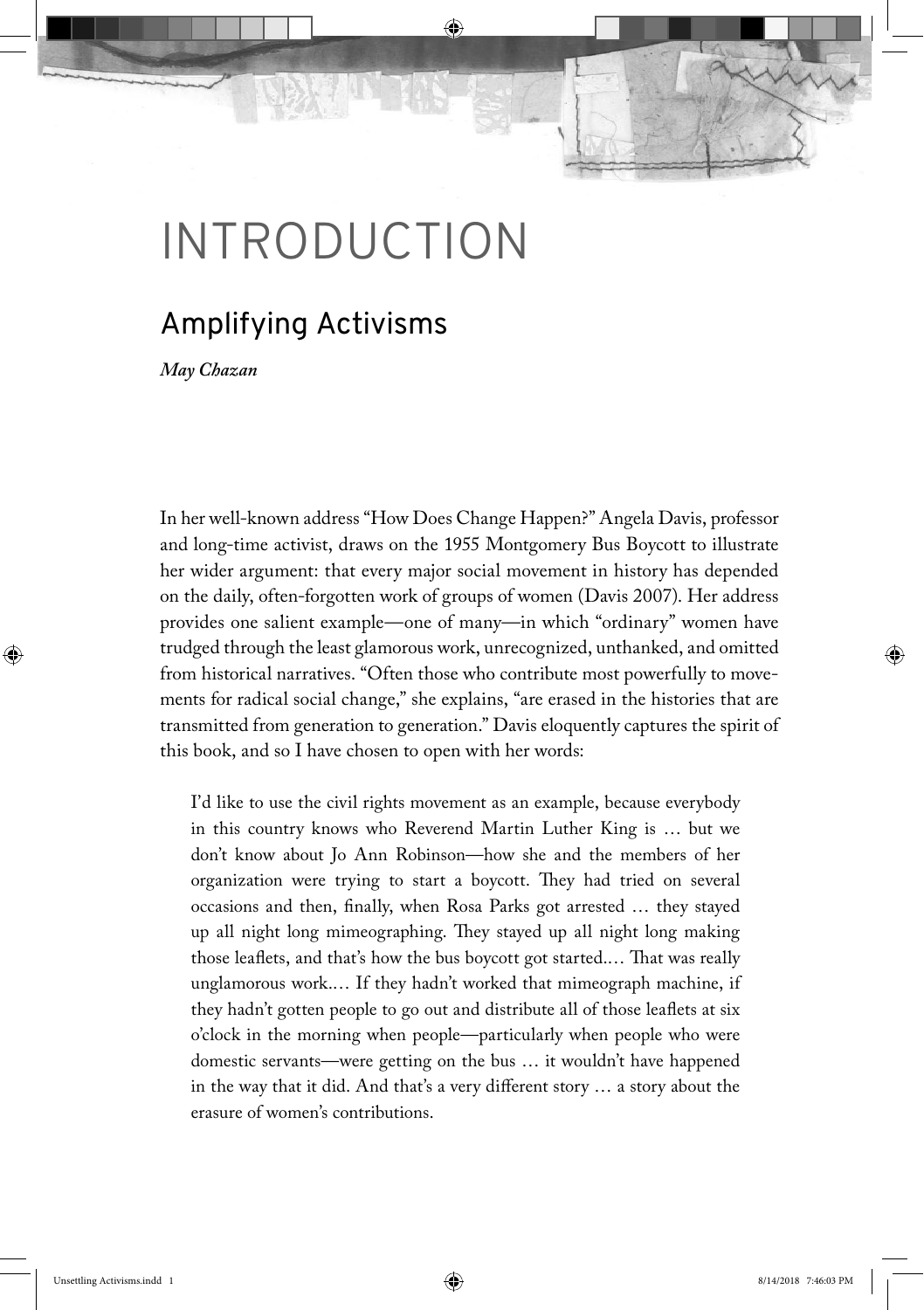Davis's words are a poignant call to action—a plea for a critical look at whose actions are most recognized within activist movements and how the history of social change is constructed and remembered. This book takes up her call. Drawing on varied perspectives across four generations, it investigates those "quieter" or less glamorous contributions that typically fall outside the purview of historical memory. It works to amplify the diverse activisms of women and those beyond the gender binary,**<sup>1</sup>** specifically exploring how gender, class, skin colour, ability, sexuality, Indigeneity, and age combine to inform their different and uneven experiences of activist aging.

Why activist aging? And how does this connect to the story of the bus boycott?

I open with Davis's lecture because I believe that her words—and more generally the monumental moment she describes—offer insights not only into the erasure of women's contributions but also into dynamics of age and aging. According to some, Parks's infamous act of defiance might not have happened at all had it not been for the actions of little-known Claudette Colvin nine months previously (Hoose 2009). Like Parks, Colvin refused to give up her seat and move to the back of the bus; she too was arrested and later became one of four women plaintiffs in the Supreme Court case that successfully overturned bus segregation laws in Alabama. Yet, while Parks (like King) has attained heroic status, Colvin's name (like Robinson's) has been nearly erased from the Montgomery story. Why? As Colvin explained in an interview in 2009, Parks was a respected, professional woman in her 40s, while Colvin was 15 years of age at the time, darker-skinned, and of lower social status (Adler 2009). Colvin then became pregnant and, as a young, unwed mother, her credibility was further diminished. As Hoose (2009) said, "Then she became pregnant … and that was that." Colvin was not considered to be an appropriate face or body around which to mobilize protest.

The stories of Robinson, Colvin, and Parks thus serve as a critical reminder that, while women's "quieter" roles within social movements are very often erased and forgotten, women's similar contributions to social change can be differently valued, unequally recognized, and disparately remembered, even within the same movement.**<sup>2</sup>** They also raise a series of questions particularly pertinent to this book: Among other factors, how did Colvin's age affect the perceived validity of her resistance? Had Parks been older at the time of the boycott—in her 60s or beyond—would she have commanded the same legitimacy?

Collectively, these women's stories illustrate the two central themes that interweave this volume: (1) the importance of understanding, recognizing, and valuing diverse activisms, particularly those most frequently omitted from the historical record; and (2) the need for analyses that explicitly engage with dynamics of age and aging, while simultaneously considering people's differing power, privilege, and prominence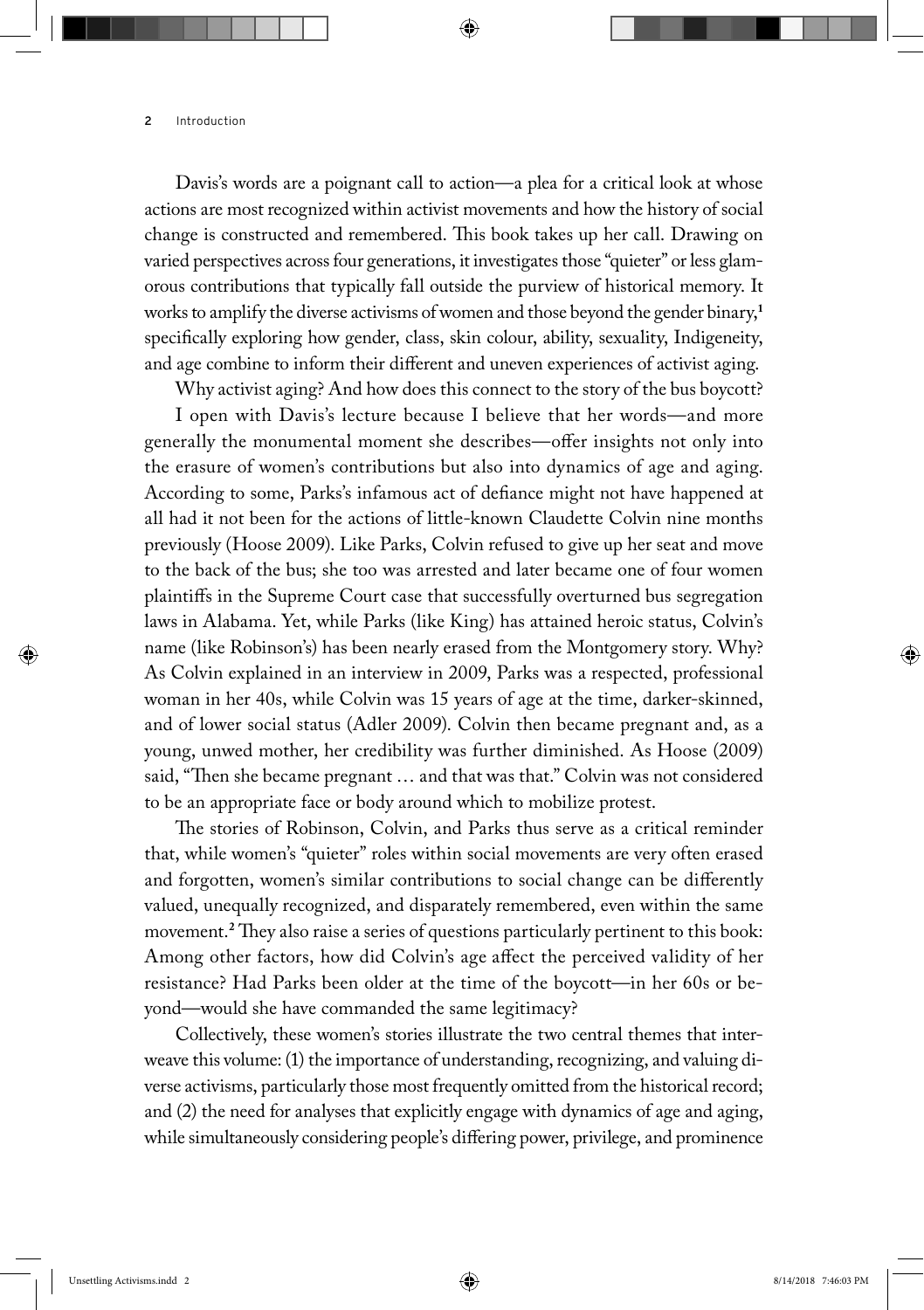within social movements. Both Robinson and Colvin are among the frequently elided social changers whose actions have propelled transformation, while Colvin's experience also reveals how gender, class, education, skin tone, marital status, and age intersect to influence who ultimately gains heroic status and who is forgotten.

Situated in the contemporary North American context, on the land known to many First Peoples as Turtle Island, this book begins an exploration of how people of different backgrounds, ages, and abilities are engaging in a variety of activisms across different movements. Through research, conversation, poetry, personal reflection, and photography, this volume delves into the largely unexplored theme of activist aging, asking why and how different social changers engage in acts of resistance, resilience, and resurgence at different times in their lives, and what it means for them to age as activists. In some small but profound way, this collection aims to unsettle existing assumptions about activisms—about what is typically considered "activism" and who is assumed to be an "activist"—and to decentre colonial, Eurocentric, heteronormative,**<sup>3</sup>** and ableist conceptions of activist aging.

## Building (from) Relationships

This book has its roots in my own long-standing journey as a researcher and activist, some of which I present in various chapters throughout. While this is the outcome of a project that has both grown out of relationships and worked to build new ones, this book has most directly emerged from my program of research, and so it feels important—and accountable—for me to begin from my own journey and position within this. Over the past dozen years, I have had the privilege of working with and alongside many extraordinary individuals—people who spend their time mobilizing in a variety of ways and contexts. So many of these indomitable and brilliant people have profoundly informed my journey: hundreds of organizers who have been part of my research (most of them older women, but also many activists of all genders and ages), an even wider group of mobilizers with whom I have connected in my own activisms, and dozens of critical thinkers—students, activists, and fellow professors—whom I have learned with and sometimes mentored. This book draws together some of these varied and influential perspectives to capture a complexity of activisms and knowledges in a way that would simply not be possible in a single-authored monograph.

This volume brings together 28 contributors who have all lived and worked in a number of different territories across Turtle Island: While our life geographies vary significantly, at the time of writing we all reside in Canada. Born and raised as a settler**<sup>4</sup>** on the territory of the Kanien'keha:ka (Mohawk) Peoples, in the city now named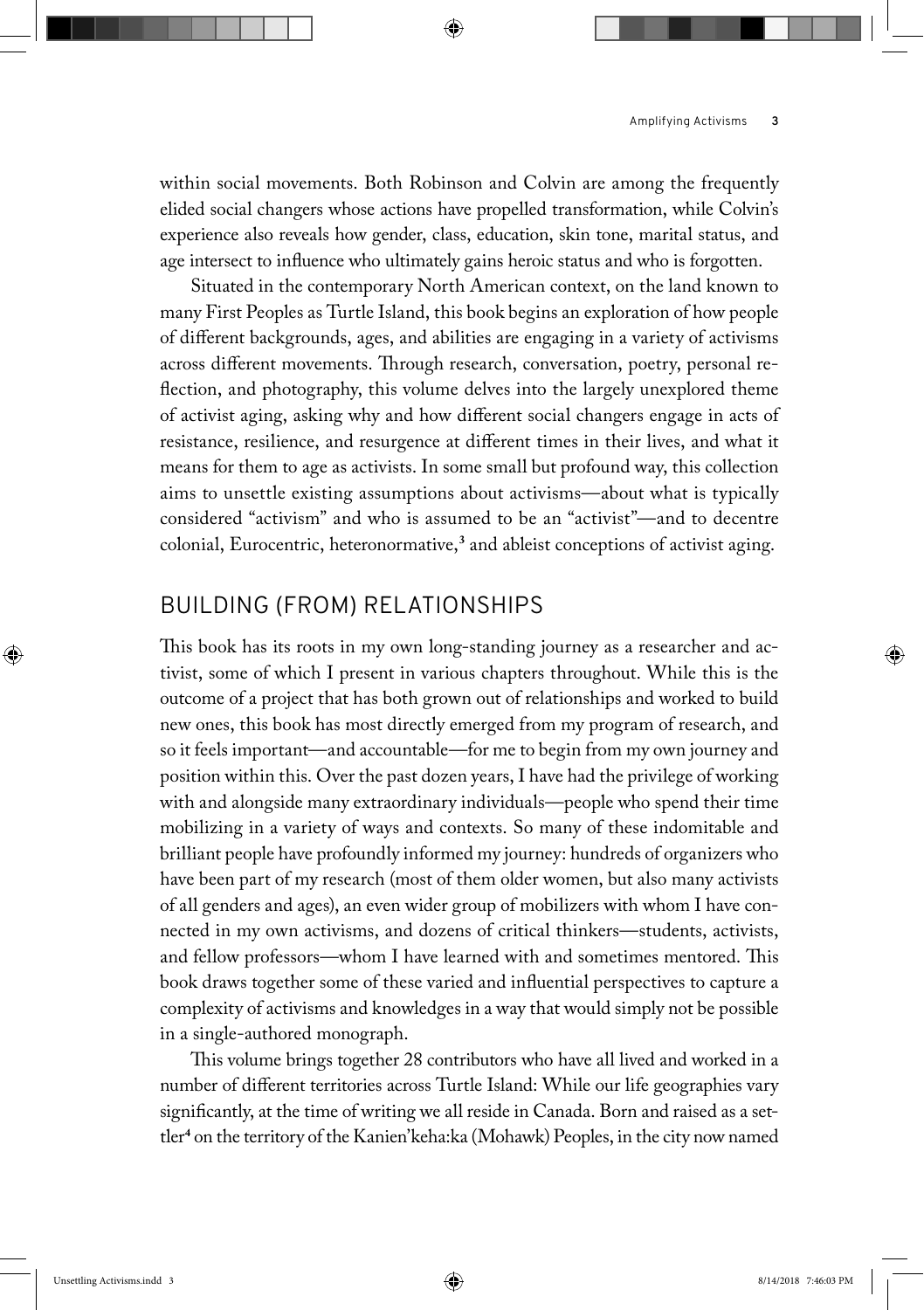Montreal, my own ancestral roots lie in Jewish communities in Eastern Europe. At the time of writing/editing, I live and work in Nogojiwanong, on the territory of the Michi Saagiig Anishinaabeg (Mississauga Anishinaabe), upon which the mid-sized city of Peterborough has been built.**<sup>5</sup>** Over the course of conceiving of this book, working with contributors, and carrying the volume through to publication, I have come to understand ever more intimately how this territory—its lands, histories, and peoples—has influenced the intellectual and political directions of the project.

Nogojiwanong, known for millennia as a gathering place to First Peoples across the region, became a meeting place for many of us as contributors: a place where every one of us has, at some point, lived, visited, or spent time; a place where many of us have gathered together, across enormous difference and across four generations, to learn from each other and to build relationships. It is here, as a professor at Trent University, that I launched Aging Activisms<sup>6</sup> as an activistresearch collective, aiming to create thoughtful spaces and relationships in which we, as academics, activists, and artists from different communities, might critically and productively challenge ourselves and each other. This volume springs from these spaces and our connections.

For me, Nogojiwanong is also the place where I have come to struggle differently, in a more daily and embodied way, with what it means to be a white settler-academicactivist-parent. It is here, in Michi Saagiig territory, that I have been blessed with opportunities to listen to and learn from Anishinaabe Elders; to participate in sunrise and water ceremonies; and to most intimately witness the radical vision, poetic brilliance, and mobilizing know-how of students, peers, colleagues, friends, activists, and artists from Indigenous communities across Turtle Island—people who are working tirelessly toward decolonization and cultural resurgence.**<sup>7</sup>** These experiences and connections require me to continuously ask myself: What does it mean for me to research and write about aging and activism, and to do this as part of my work for social change, as an occupier of and on stolen land? What does it mean for me to hold a certain critical/feminist/decolonial politics and vision for a world I would like to leave to my children, while simultaneously building an academic career in the field of aging studies—a field that has frequently been critiqued as overlooking Indigenous knowledges and critical race perspectives?

In Nogojiwanong, I have also begun to re-engage in and with certain activist spaces—actively attending and organizing protests and rallies after a decade of near-hiatus from this kind of work. Before moving here in 2013, my focus was certainly on "quieter" approaches to social change: educating myself and others, exploring research as a tool for change, and, most immediately, gestating and nurturing the two young people in my life. As I have been stepping back into these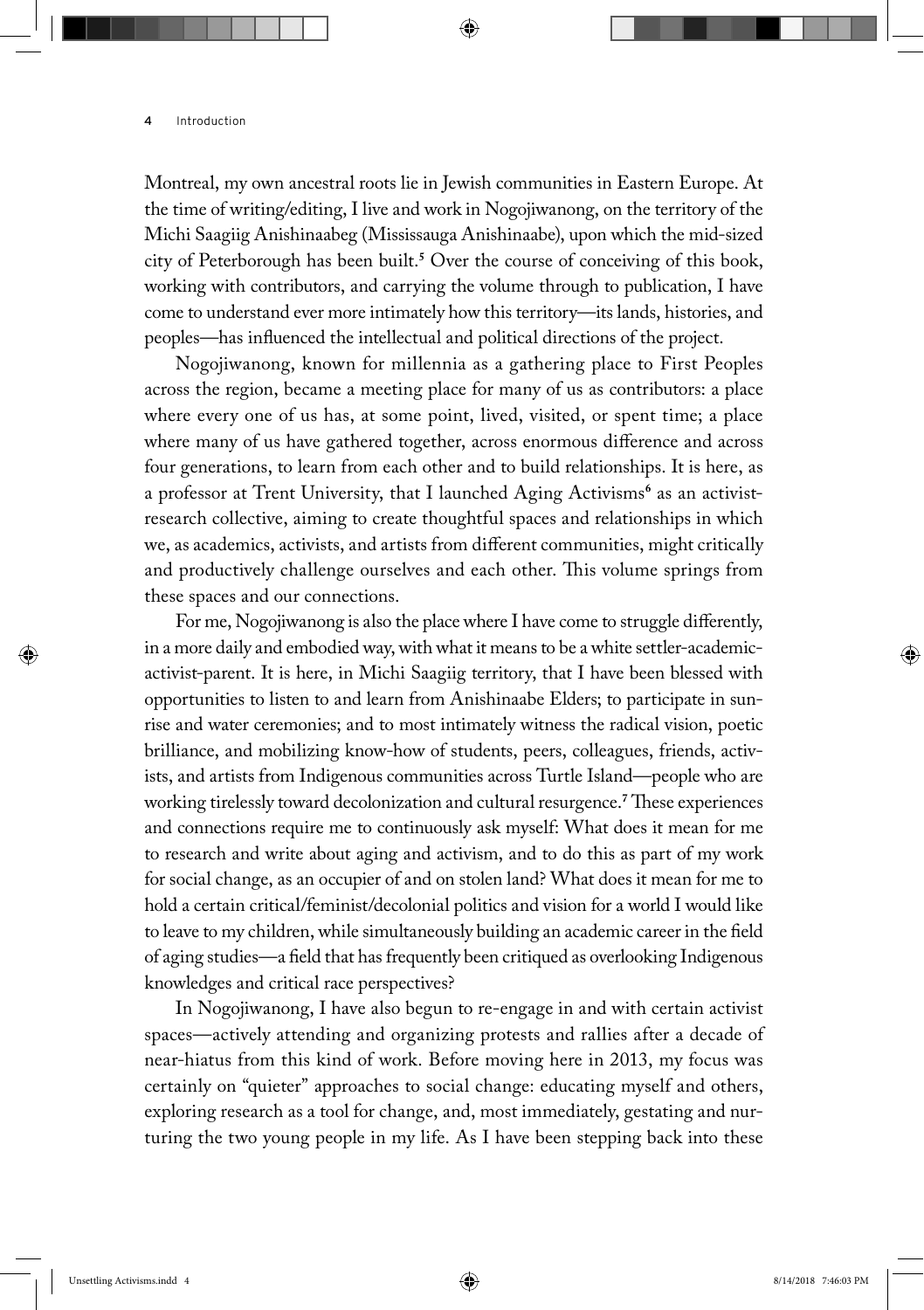more outward activist roles—roles that were very much part of my younger adult experiences—I have become more aware of my own changing embodiment. I reenter older, with grey hair, with a body that has given birth twice, and often with young children in tow. In these spaces I have fielded comments about how my hair and children (and implicitly light skin tone) mark me as safe, non-threatening, and respectable. I sit uneasily with this, perhaps because comments such as these serve as a reminder of the unearned privilege I derive from my body. I am a cisgender,**<sup>8</sup>** (currently) able-bodied, light-skinned woman, now in my 40s, and I am a university professor, too: My body-mind allows me entry into spaces of protest with relative ease and minimal fear. I am not hindered by uneven ground or loud noises, nor am I likely to be targeted by police with excessive force, racial profiling, or transphobic assaults. I move through the world and through these activist spaces easily—more easily than many dear friends and colleagues, more easily than many of the brilliant contributors to this book. I understand that these inequities necessarily inform our relationships.

I try not to shy away from these tensions in this book, but nor do I expect I can resolve them. Instead, these tensions propel my continuous quest to learn—in meaningful, sensitive, and just ways—from the creative and courageous approaches that people with varying experiences of privilege bring to practicing resistance, making change, and demanding justice.

This volume draws on the perspectives of four generations, at times blurring our various roles as academics, students, and "research subjects," working to illuminate the multiplicity of ways people know and articulate activist aging. I conceived of and co-edited this volume in close collaboration with Melissa Baldwin and Pat Evans. Melissa has co-chaired Aging Activisms with me from its inception and was a Trent University graduate student when we first undertook this project. Pat is the former co-chair of the Grandmothers Advocacy Network and my long-time community research partner. With me in my 40s, Melissa in her 20s, and Pat in her 70s, our editorial trio reflects the kind of dynamic intergenerationality and academic-community collaboration—as well as deep care and friendship—that I believe are vital to the sustainability and strength of all radical movements.

We invited contributions from a collection of academics, students, activists, and artists, building from relationships that were in place or were forming in connection with Aging Activisms; some contributors then chose to work in similar intergenerational, academic-activist-student collaborations. These contributions highlight the importance of giving space and legitimacy to the many ways, individually and collectively, that we care for each other, for our communities, for past and future generations, and for the land. Our process of working together as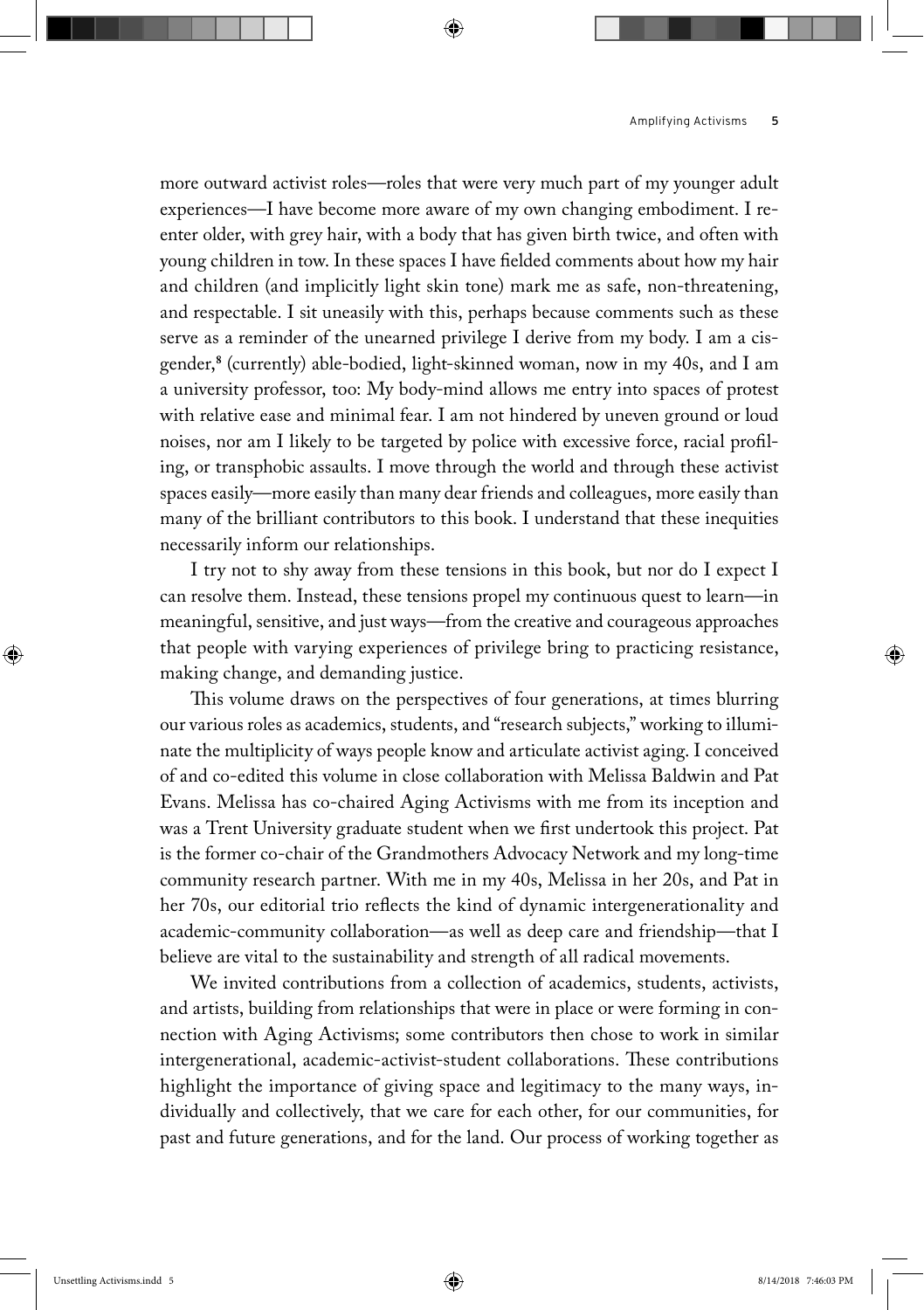editors, writers, and contributors has developed from and has worked to develop connections among us—connections that are critical, supportive, and radical in ways that we could not have fully anticipated at the start of the project (Pratt 2010).**<sup>9</sup>** This theme of connection reverberates throughout the book.

## Context: Critical Perspectives on Aging and Act ivisms

Throughout the book, all of us as contributors offer reflections on and/or analyses of activist aging. It is important, then, to understand the salience of these contributions within a wider context. Over the next 35 years, the global population over the age of 60 is expected to triple, so that by 2050, for the first time in history, there will be more people over 60 than under 15. Life expectancy is higher for women than it is for men, with populations over 60 estimated to include two to five times as many women as men (United Nations 2013). The emerging global trend is of population aging that is unprecedented, pervasive, and feminized. Meanwhile, evidence suggests that women remain politically engaged longer than previously recognized—many are actively working for social change well past the age of 65 (Chovanec, Cooley, and Diaz 2010).

While many feminist scholars have investigated how gender, class, race, sexuality, and geography combine to influence people's mobilizations, fewer have considered how age and aging intersect with these systems of power (Rich and Macdonald 2001; Twigg 2004). In response to this, some scholars—many of us part of this book—have more recently sought to document and analyze older women's activisms (e.g., Chazan 2015; K. Sawchuk 2009; Roy 2004). However, much of the work in this area remains focused on a few well-known movements of "grandmother activists," certain overt (often highly visible) forms of activism, and the contributions of relatively privileged groups of older women. Scholarship with and of older Indigenous, racialized, and LGBTQIA2S+ activists, the work of those living with disabilities, and the dynamics of aging and intergenerationality across their movements, remain especially limited (Byrnes 2016; Meadows, Thurston, and Lagendyk 2009).

This volume aims to address these profound gaps. I hope it will begin to challenge the too-frequent omission of age, aging, and intergenerationality within social movement literature. I also hope—perhaps most especially—that it might insert critical analyses of activisms into aging studies, drawing on critical feminist, decolonial, race, queer, and crip theories and approaches.

What do I mean by "critical" analyses, theories, and approaches? I draw on this language to refer to certain epistemological, methodological, and political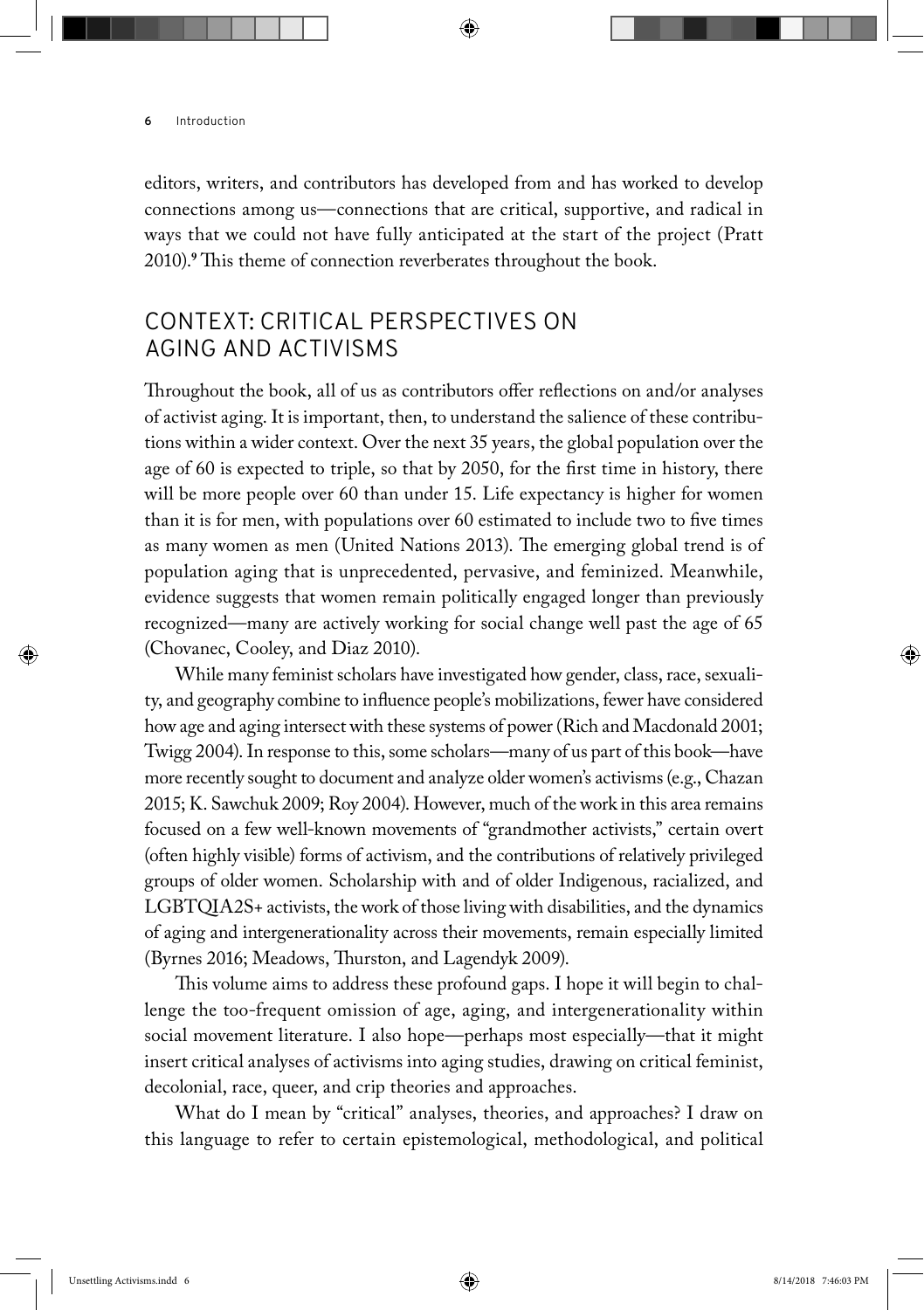commitments, which underpin this project and have informed our editorial processes (Brown and Strega 2014): commitments to continuously "unsettle" or "shake up" understandings of activism, pushing toward a pluralized conception of "activisms" that might resonate ever more widely among diverse social changers and with their diverse social change practices; commitments to call into question what and whose knowledges have so far been included in activist-aging scholarship and to redress, albeit in small and imperfect ways, some of the many existing omissions; commitments to intervene in unfounded scholarly and societal assumptions about aging; and commitments to continuously ask how power operates through the unquestioned deployment of certain concepts and categories, including those related to aging, gender, and social change. I enter this project with an intersectional feminist perspective, seeking to understand how multiple systems of power overlap and intersect to create conditions of privilege for some but not for others, including the privilege of knowing in ways that fit easily into textbooks. I also ground this collection in the premise that there can be no justice on stolen land (Walia 2013)—that settler colonialism, as an ongoing process on Turtle Island, needs to be actively resisted. In the case of this book, settler colonialism needs to be contested as it continues to influence the legitimacy given to different ways of knowing and doing aging, gender, and social change.

Through the editorial process, I have come to think about these commitments as a project to broaden and expand the scope of existing scholarship on aging and activisms in three interrelated ways.

#### **(1) By Expanding the "What"**

The volume's focus on unsettling activisms is about expanding and intervening in popular depictions of activism, in part by challenging widespread youth-centric assumptions. As Naomi Richards explains, "in the public imagination activism is often associated with youth," who are frequently caricatured as brash and confrontational (2012, 8). Other scholars suggest that the failure to view older people, and especially older women, as activists emerges from one-dimensional understandings of what activism is or can be (McHugh 2012). Social change work that is "quieter"—the work of educating, organizing, advocating, creating, mentoring, and record-keeping, which older women so often do—tends not to be considered "activism" to the same extent as the more outward forms of protest and rally. From this perspective, the erasure of older women's roles within social movements is likely tied to these wider misconceptions and thus, by opening up the "what" of activisms, the volume can more easily challenge dominant perceptions that activists are necessarily (or even usually) young.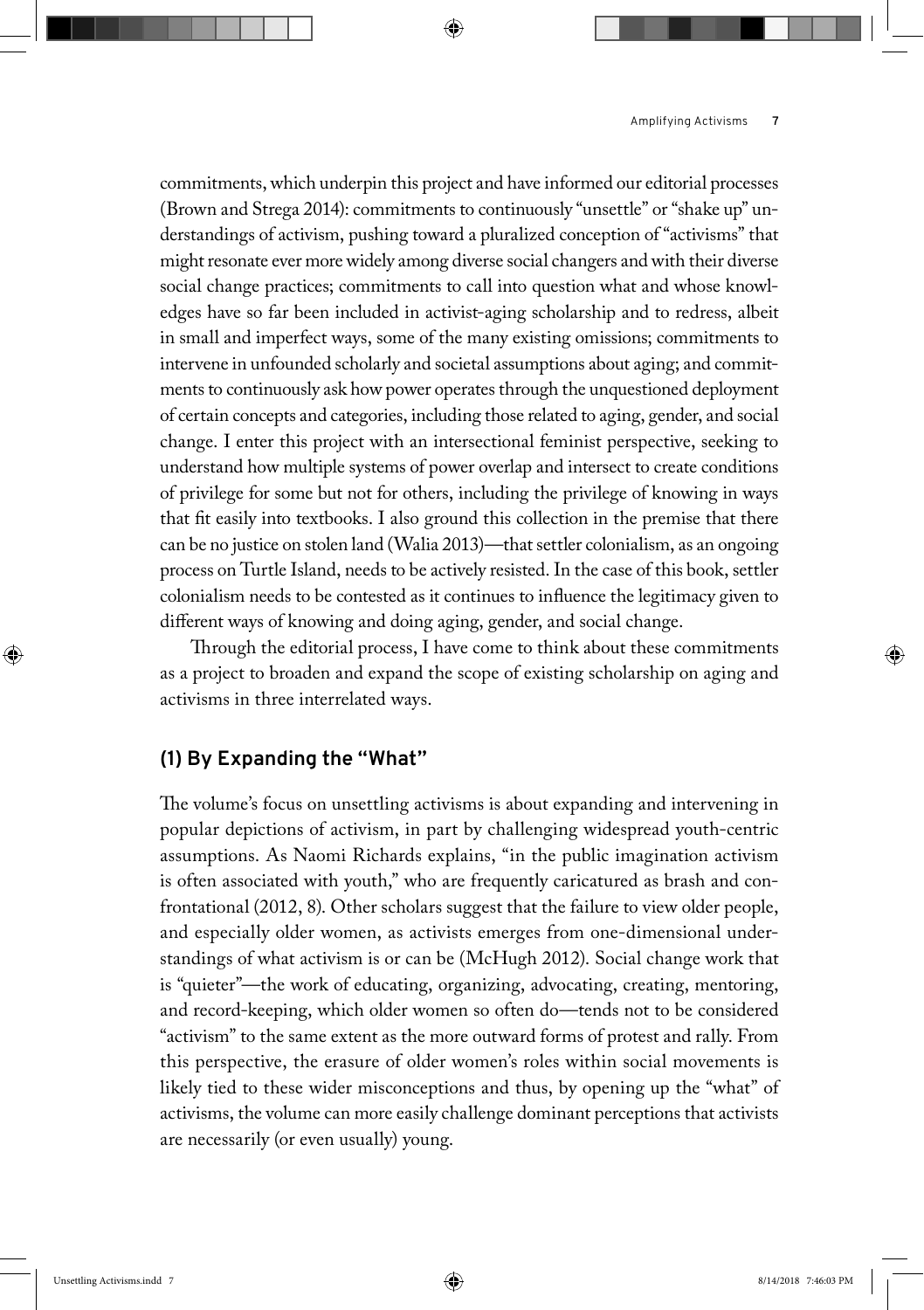But expanding the "what" in this way is not only about extending the age range of whose knowledges and experiences are considered meaningful in analyzing activisms. It is also about asking: What do dominant conceptions of activism reveal and obscure, for whom do these resonate, and for whom are these possible and safe? In this way, expanding the "what" is about valuing the activisms of people who do not necessarily have the mobilities or abilities required to attend large protests, or who are made disproportionately vulnerable at such protests, particularly in the presence of police. This expansion also responds to the many Indigenous scholars and activists of Turtle Island who have written about not readily seeing themselves in discourses of "activism," particularly discourses that position their efforts as "working against" systems of colonial and capitalist power as opposed to being in ceremony, doing what they are called upon to do, surviving, or "working to" Indigenize, heal, care for the land and water, and build a just future (Simpson 2011; Stone 2015).

This volume therefore extends "activisms" to include protest and rally *as well as* arts-based intervention, land-based practice, performance, cultural resurgence, creativity, survivance, refusal, ceremony, advocacy, and more (Meadows, Thurston, and Lagendyk 2009; Kauanui 2016; Hodgson and Brooks 2007; Pain 2014). Throughout the volume, we draw on "activisms"—in the plural form—to mean this diversity of ways of acting, resisting, intervening, animating, dismantling, creating, and building. This is, however, just the beginning, and I hope readers will continue to critically ask: What counts as activism? Who decides?

#### **(2) By Expanding the "Who"**

We (Melissa, Pat, and I) initially thought this book would focus on older women's activisms, responding to Davis's call to amplify women's activisms, and adding to this the analytic of age. We then asked: Among "older women," who remains least recognized, whose knowledges are missing from scholarly conversations, whose work is least valued, who is least likely to be remembered? These critical questions expose the overarching whiteness and heteronormativity of existing scholarship in this area. They also underpin our efforts to ensure that contributions to this book engage in meaningful ways with varied perspectives on activist aging, including the perspectives of social changers and scholars who are racialized, Indigenous, LGBTQIA2S+, and/or living with disabilities.

Furthermore, over the course of this project, contributors called on us to shift our focus from "women's activisms" to the "activisms of women and non-binary individuals." This led us to also ask: Who might the category of "woman" inadvertently erase, and how might this language re-inscribe gender binaries? While all of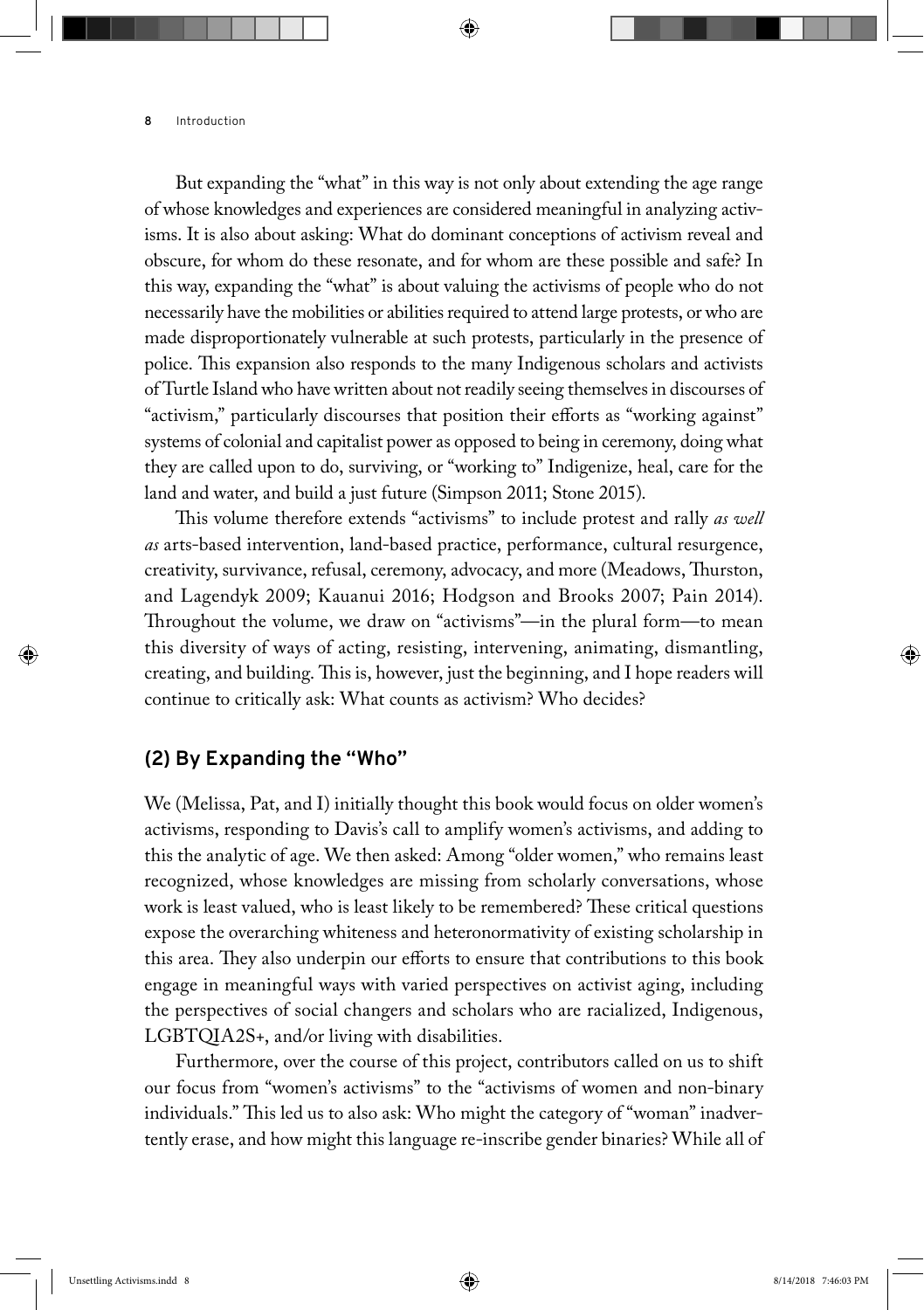the contributors have, at some points, aligned themselves with women's activisms, it became evident that a rigid focus on "women" could not capture their more fluid, complex, and diverse identities. Shifting to a more nuanced perspective of gender and activisms became important to holding this volume's goal of amplifying what is frequently suppressed.

This shift is, however, also only a beginning. The volume remains composed primarily of the contributions of cisgender scholars and activists. Clearly, there is still much work to do, particularly in bringing the perspectives of trans and twospirit activists into existing scholarship on aging and social movements. Indeed, I hope readers will continue to ask such critical questions as: Whose knowledge remains absent from these conversations? Who else is missing?

#### **(3) By Expanding the "How"**

Finally, this book seeks to push the boundaries of the "how"—to open up the question of how knowledge about aging and activisms tends to be produced and represented within scholarly texts, and to begin to make the inclusion of different knowledges and expressions of knowledge possible.

We initially thought this volume would include a series of research chapters written by academics and reflections written by activists. This structure quickly became too limiting. Some contributors asked to share their knowledge orally and/ or through storytelling. These brilliant contributions and the spaces they created for intersubjectivity then became central to the book. This led us to invite the beautiful contributions of several poets, whose work opens each of the volume's sections. These, together with the recorded conversations in Chapter 3 and Reflection 3, significantly expand what this volume could offer in terms of decolonial, queer, and embodied perspectives on aging, gender, and social change.

But these, too, are only small interventions. I continue to ask, and I hope readers will as well: How else can many knowledges about aging and activisms be incorporated into such a collection?

## DOMINANT NARRATIVES OF AGE/ING: CRITICAL **INTERVENTIONS**

As I noted, I come to this work as a "middle aged" academic-activist-parent. So, it is perhaps unsurprising that I approach this project keen to challenge youthcentric images of activism—to abandon the idea that activism is the domain of those under 30. Every section of the book indeed contests societal perceptions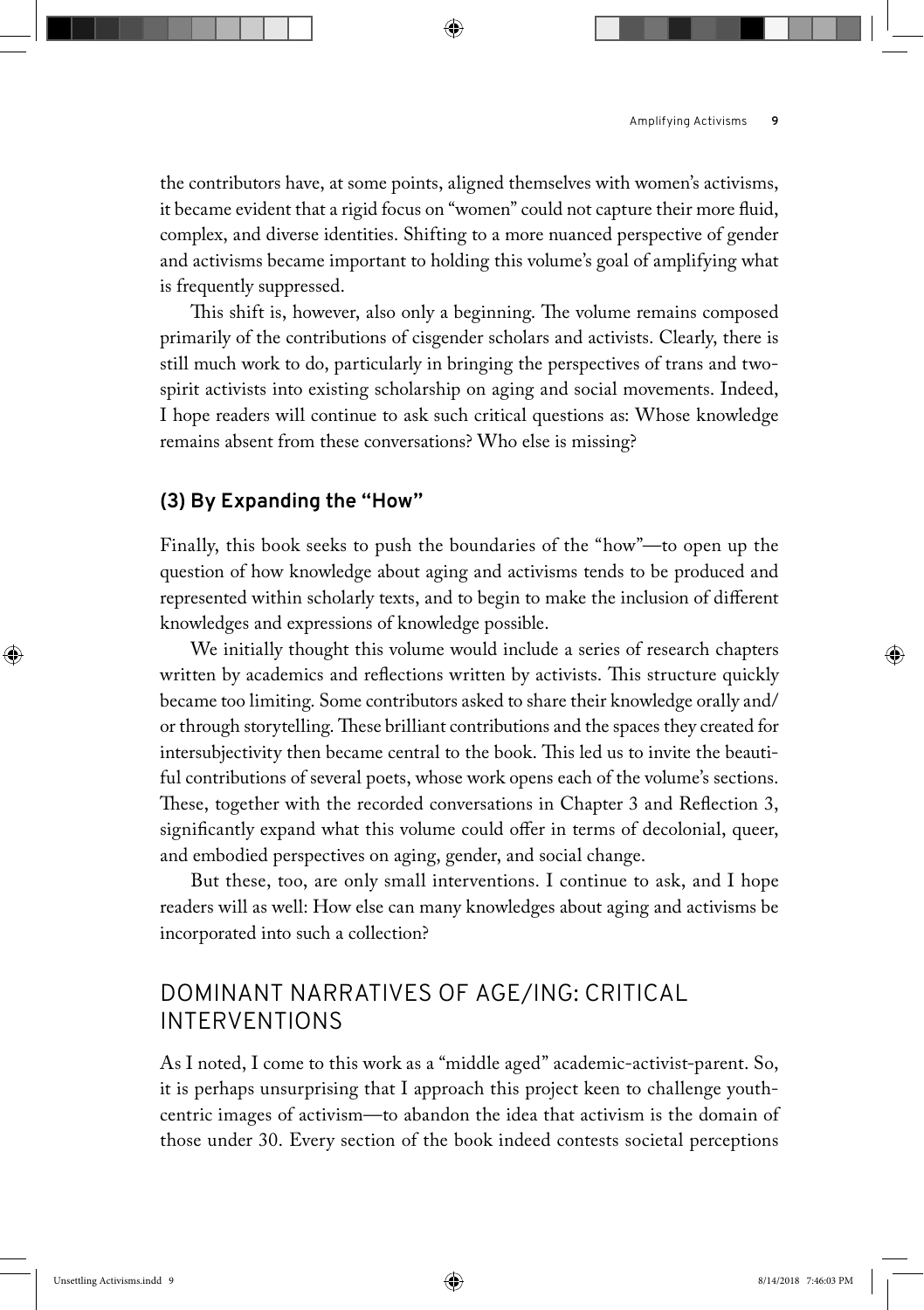that "activists" are necessarily young, advancing an expanded version of who counts as an activist, what counts as activism, and how different knowledges are valued in these conversations. But there is also more to the age/ing critique offered throughout this volume; this collection also aims to make three critical interventions into dominant age/ing narratives.

First, and most obviously, the very focus of this book on activist aging contests assumptions that aging is synonymous with decline, challenging widespread portrayals of older women**<sup>10</sup>** as frail, burdensome, and apolitical (Gullette 1997; D. Sawchuk 2009; Krekula 2007). As Dafna Lemish and Varda Muhlbauer (2012) explain, ageist and sexist norms tie women's societal value to reproduction and equate their beauty and femininity with youthfulness. As a result, post-menopausal women are often considered worthless, irrelevant, and "past their prime." It is undeniable that older women can experience significant economic strain, discrimination, impaired mobility, abuse, and health challenges (Grenier 2006; Wilińska 2010), but these marginalizing, single-story narratives of decline also deny older women's agency and essentialize their experiences (Sandberg 2013; Matlok-Ziemann 2014). By contrast, every contribution to this book depicts women and non-binary activists—at every stage of the lifecourse and with varied abilities and backgrounds—asserting themselves in a variety of ways, building communities, forging alliances, being creative, laughing, learning, making connections, and often working tirelessly for social change. Each of the book's four sections highlights, in different ways, activists of "middle age" or older who are deliberately inserting themselves into political spaces; their activisms subvert ageist-sexist-ableist stereotypes and depict a heterogeneity of aging experiences.

Second, by using the language of "activ*ist* aging," the volume interrupts dominant health policy and anti-aging industry discourse of "active aging" (WHO 2002). In response to disempowering decline narratives, policy-makers have spent the last 30 years developing plans, policies, and frameworks that promote "active" and "successful" aging. These discourses have been taken up widely by the booming, multibillion-dollar "anti-aging industry" and used to sell a certain vision of aging (Ellison 2014). However, these seemingly empowering narratives retain youth as inherently positive and desirable and aging as inherently negative and scary. "Successful" aging means remaining youthful (and thus able-bodied) longer, while "active" aging implies ramping up leisure, consumer, and physical activities (Kriebernegg, Maierhofer, and Ratzenböck 2014; Katz and Marshall 2003). These discourses thus effectively re-inscribe the very messages they were originally intended to challenge (Calasanti, Slevin, and King 2006). They also reflect and reinforce neoliberal values, tying success to consumerism and leisure (not to political engagement or societal contribution), and positioning individuals as responsible for how actively they age, with no attention to the structural drivers that shape their experiences. As Lemish and Muhlbauer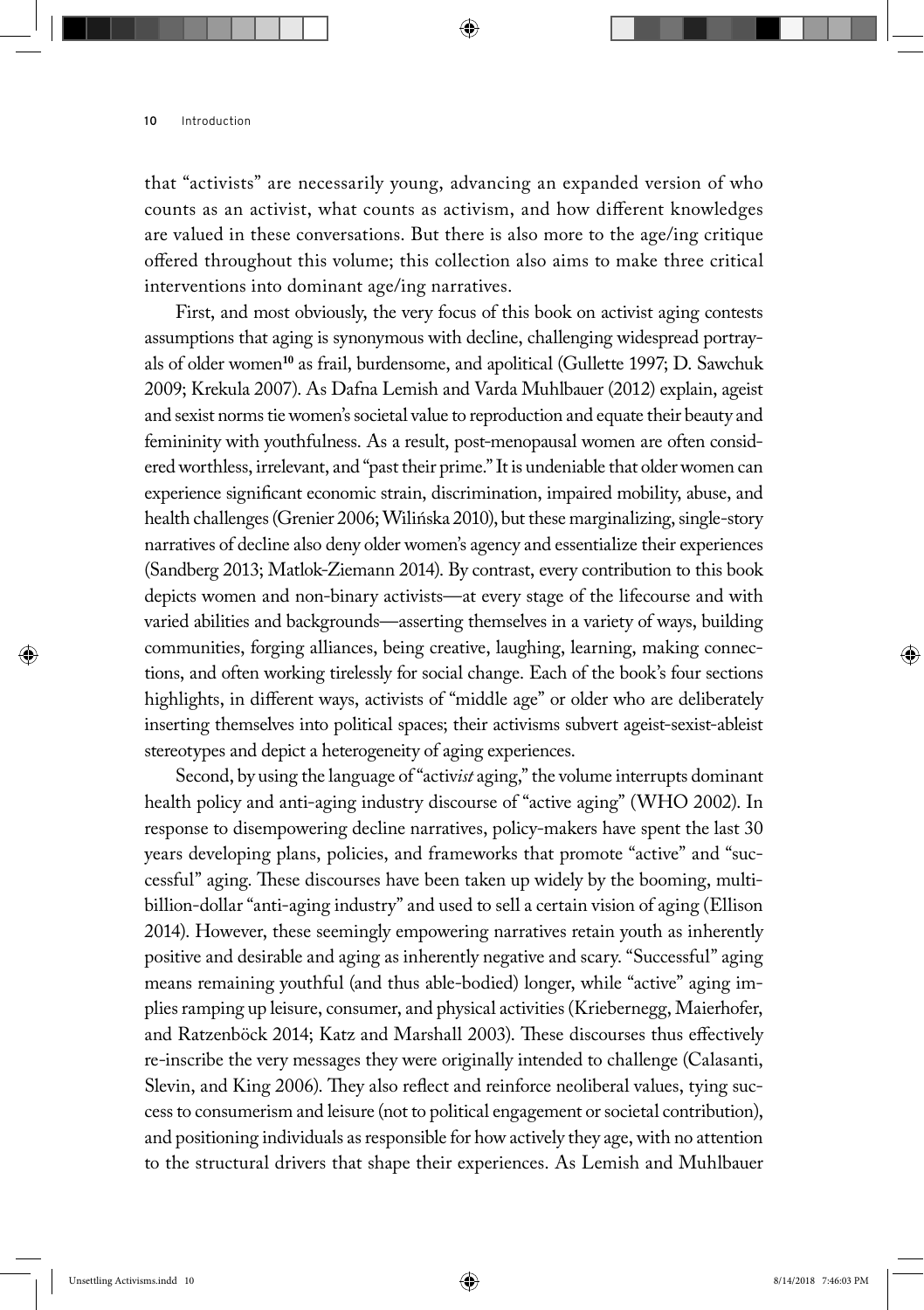suggest, "Placing the responsibility for resisting aging and maintaining good health and a stylish appearance in the hands of older adults reflects neoliberal values of individualism and personal choice and responds to market forces that deepen class divisions" (2012, 167). This volume's focus on activ*ist* aging challenges such neoliberal, ageist, ableist, and individualistic messaging; it explicitly recognizes aging as informed by systems of structural power and as imbued with possibilities for collective action and positive societal contribution.

Third, the volume considers "aging" as a process that begins at birth and ends at death, not as a condition of "later life." Throughout the volume, contributors centre the changing dynamics of activisms over people's lives, and attend to the intergenerational dimensions of different forms of resistance. In this way, their contributions shift the volume beyond its initial focus on older activists to a critical lifecourse approach. In this case, the approach is critical of predominant understandings of the lifecourse that assume a series of life stages, linear temporality, or some chronological progression of social, cognitive, or biological development, and that reinscribe heteronormative, heteropatriarchal, and colonial markers of life passage (Rifkin 2014; Fisher, Phillips, and Katri 2017). Intervening from these perspectives in narratives that equate aging with "old age," this volume examines the non-linear, ever-ongoing processes of change, learning, returning, thinking, and acting that happen from birth to death. It investigates the complex ways that people, as they age, become prominent or invisibilized, powerful or stigmatized, recognizing the socially, historically, and culturally contingent expectations attached to different perceived stages or chronological ages. The volume also explores how people's level of control over their own lives might shift at different times, and how in this way age/ing might shape their different options for practicing activisms.**<sup>11</sup>**

In response to popular conceptions of aging, then, this volume makes several critical interventions. It interrupts stereotypes of brash, confrontational, activist youth and fragile, passive "little old ladies." It contests the idea that value in "later life" is necessarily demonstrated through accelerated economic and physical activity and insists instead that, for some people, "success" at every age can be derived from a sense of new and renewed contribution to working for a fairer, more compassionate, and more sustainable world. It also challenges assumptions that aging takes place only in "old age," moving to critical and contingent understandings of activist aging over the lifecourse.

### THIS BOOK: CORE THEMES AND STRUCTURE

Following Davis's powerful call to action, this book aims to illuminate the intricate, lesser-known ways women and non-binary activists work for social change across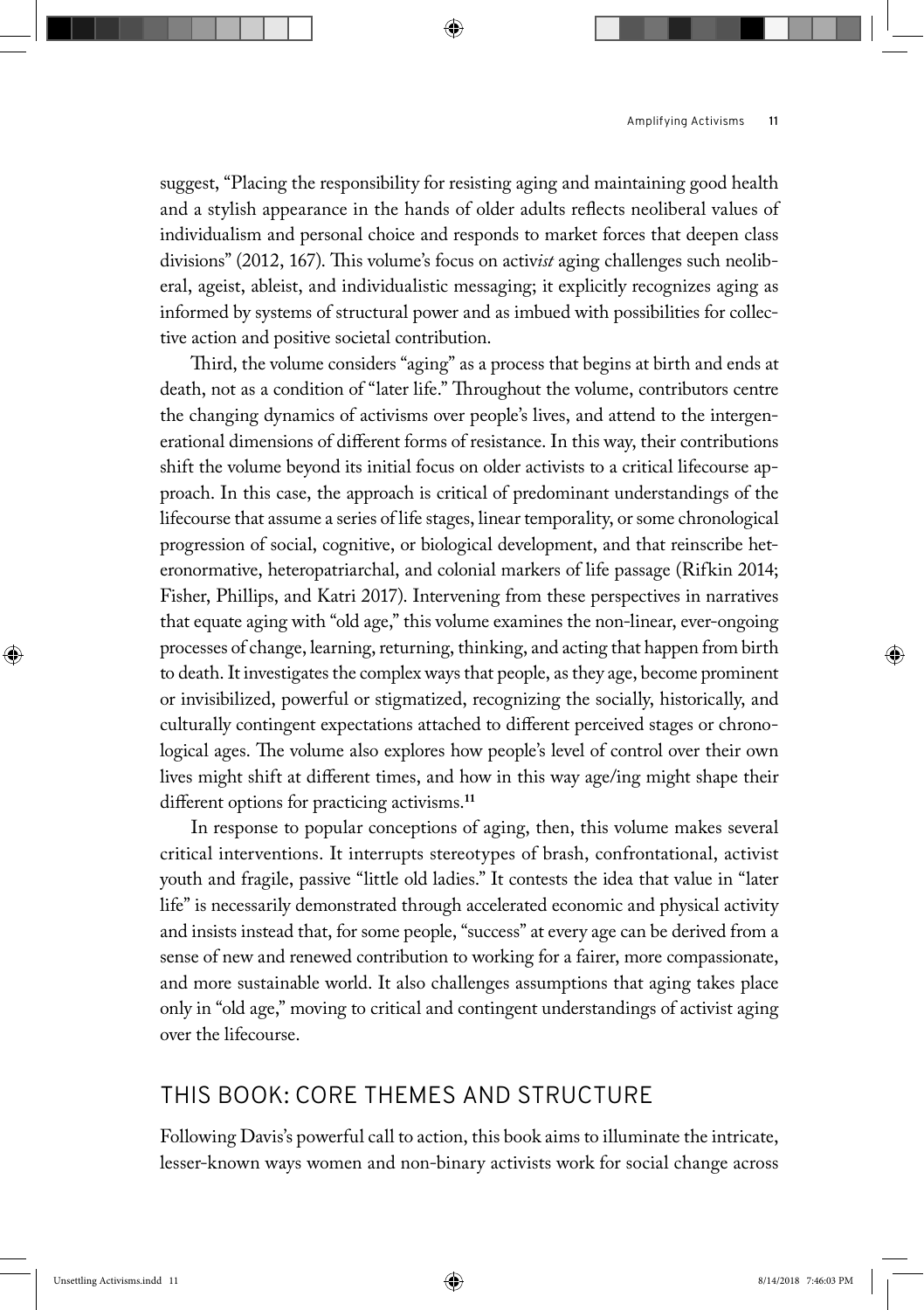different movements and throughout their lives. It raises the questions of who and what have been most erased in discourses about social change, beginning a process of redressing such erasures. Intricately connected to this, this collection also aims to pluralize, expand, and unsettle what is typically meant by "activism." It also explicitly offers analyses of age, aging, and intergenerationality, bringing critical attention to how age intersects with multiple interlocking systems of power. In these significant ways, this book contributes to and intervenes in existing scholarship on aging, gender, and social change*.*

The volume is organized into four parts, each of which extends under-explored concepts within existing scholarship on aging and activisms. Each part opens with a poignant piece of poetry or prose, giving space to the many ways of sharing stories, ideas, and knowledges about resistance. Each is then introduced by a guest author who sets out key questions, considerations, and readings within their subfield. The volume includes eight analytic chapters, many co-authored by academics in collaboration with community activists, students, and other research partners, as well as eight shorter personal reflections in which contributors discuss their lived experiences of activist aging. These personal stories and perspectives, alongside the brilliant poetics, bear on, contribute to, and make more vivid the scholarly themes and discussions throughout.

Part I, "Pluralizing," sets the volume's conceptual context, shifting beyond one-dimensional understandings of activism to consider a multiplicity and diversity of activists and activisms. In her introductory remarks, Carole Roy discusses how an analysis of aging can open up who is recognized as an activist, bringing more legitimacy and prominence to older women's work for social change. At the same time, she acknowledges that, while older women's activisms have begun to garner scholarly attention, much of the work in this area privileges the activisms of groups that already occupy positions of relative privilege in society. The contributions to Part I collectively depict the plurality of older people's activisms, while also bringing a preliminary discussion of whiteness into activist aging research.

In Part II, "Persisting," waaseyaa'sin christine sy, Anishinaabekwe academic, writer, and poet, reminds readers of the multiple meanings and practices associated with activist aging, drawing attention to the importance of different forms of knowledge-sharing in these conversations. This section brings an explicitly decolonial gaze, insisting that readers understand that the activisms depicted through the book have taken place on unceded lands, where First Peoples have been activating and resisting in the face of ongoing settler colonialism for centuries. In this context, persisting and surviving over generations are as much "activisms" as blockading against land destruction, moving in ceremony for the water, or teaching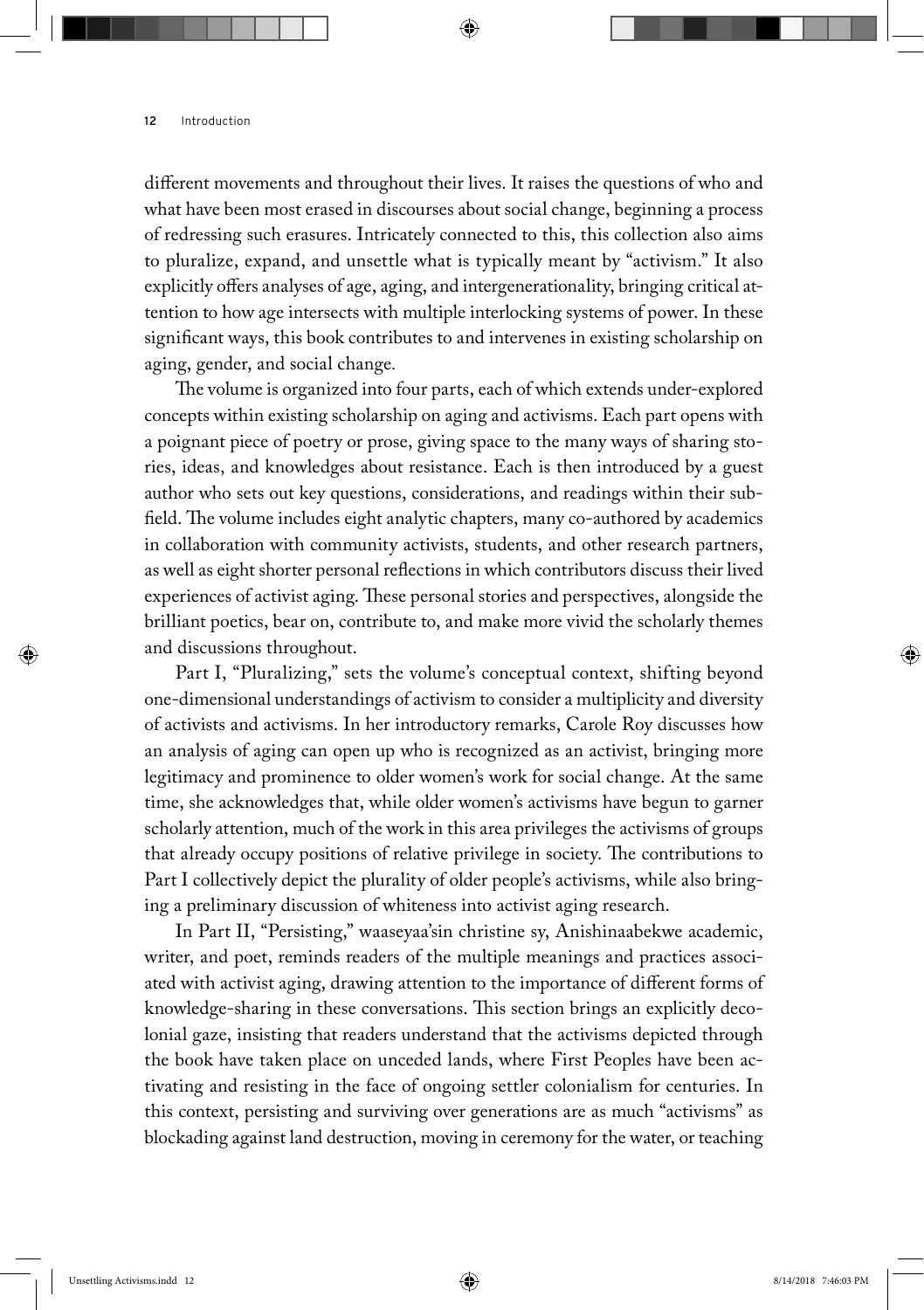children to speak their own languages. The conversations, poetry, chapters, and reflections in this section also push readers to think about activist aging as a politics of connection—indeed, as motivated by connections to land, water, place, and across generations. Without shying away from the discomforts, contributors to this section further explore how aging activists from Indigenous and non-Indigenous communities might activate together.

In Part III, "Embodying," Sally Chivers introduces concepts of embodiment and performance as they pertain to activist aging. Taking a critical-disability lens, she asks readers to consider when being "visible"—being prominent as an activist means being valued and when it does not. She also asks: What can studies of critical disability offer to scholarship on activist aging? What does it mean to intercept not only ageist but also ableist discourses in this field? The contributors to this section refuse devaluation as they contend with what activist aging means to them—from the perspectives of aging bodies and from bodies that are aging into and/or with disabilities. In doing so, they begin to crip, queer, and un/sex studies of aging and social change, offering readers insights into their onstage, offstage, and backstage activisms.

Finally, Part IV, "Remembering," is introduced by Laura Madokoro, who highlights the political and radical importance of record keeping, archiving, and intergenerational knowledge exchange. These contributions reveal the diverse ways that activists are doing memory work, asking how recording and documenting their own activisms can transform people's subjectivities as political agents. They also explore the many creative ways in which activists of different ages are working to resist erasure and insert themselves into historical memory through archiving, art, performance, mapping, and intergenerational relationship-building. These contributors refuse a unidirectional version of knowledge transmission and instead frame intergenerational memory work as multi-directional—with younger, middler, and older nurturing each other anew as activists, as archivists, and as co-creators of their movements' stories.

The volume closes with a series of activist "theirstories"—in their own words, six activists discuss their own journeys. The stories are told by activists of different ages, by those whose activisms took shape on Turtle Island and by those whose roots lie elsewhere. They are recounted by activists whose social change work reflects "quieter" approaches, by those who have adopted "louder" ways of making a difference, and by those who embrace both. Through these stories, a powerful portrait emerges of the range of meanings, experiences, and practices that we attach to our activisms, eloquently weaving together the volume's core themes and insights.

The book's structure has emerged from a series of conversations and research events connected to Aging Activisms, taking place between 2014 and 2017. The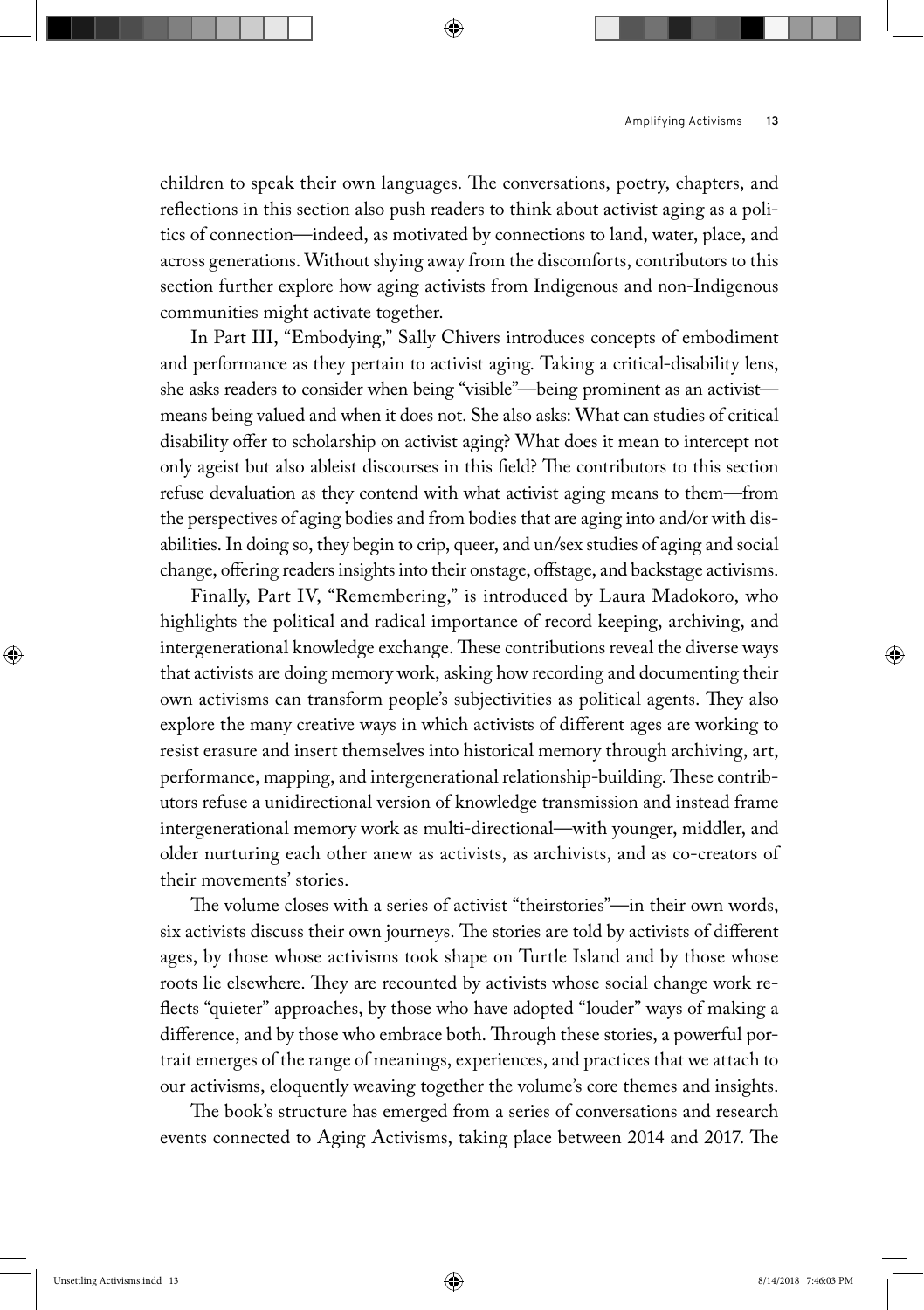decision to bring these particular sections together to extend scholarship on aging and activisms in these ways reflects dialogue among academics across disciplines and activists across movements. This was the product of listening and sharing, of building core relationships, of taking certain risks. Overall, the volume seeks to unsettle activisms; to expand the "what, who, and how" of activist aging research; and to illuminate new questions and perspectives. It works toward a critical approach, seeking to push the limits of what and whose knowledges count, and how this can be meaningfully included within an academic book. While this approach remains aspirational, I hope it will raise critical questions even as it sits with the tensions of an unfinished (perhaps just barely started) project.

The people who are represented throughout the book—some whose resistance work spans decades—are engaged in a variety of activisms. They work for gender equality, LGBTQAI2S+ rights, reproductive justice, environmental sustainability, equitable trade agreements, global access to medicines, peace, decolonization, just conditions for refugees, and the eradication of racism, among other causes. These are not the individuals who will go down as "the motors of history," as Davis would call them. They are not Martin Luther King, or Rosa Parks, or even Angela Davis for that matter. Instead, like Robinson and her students, and Colvin and the other young women on the bus, these social changers are the extraordinary "ordinary" ones who slog, and have slogged, foregoing many nights' sleep and taking many personal risks in their efforts to create change.

#### **Notes**

- 1. The project started with an explicit focus on women's activisms (in line with Davis's call) but, over the course of the project, shifted to include women and people who are non-binary, in order to reflect the fluid and diverse gender identities of many contributors.
- 2. In the Canadian context, dominant historical narratives even further invisibilize the many and varied contributions of activists from racialized communities, including the lives and contributions of civil rights activists as well as Indigenous, South Asian, Japanese, and Chinese social changers.
- 3. By heteronormativity, I am referring to the ways in which heterosexuality, with its rigid and binary conceptions of gender, is taken as common sense in Western (colonial) society and normalized through our institutions.
- 4. By using the language of "settler," I mean that I am non-Indigenous to this land and that my ancestors migrated to and stayed on this land as *part of a system of settler colonialism*. Regardless of whether my ancestors were part of the earliest settlement/colonization of this land, or even whether they came from the original colonizing nations of Britain or France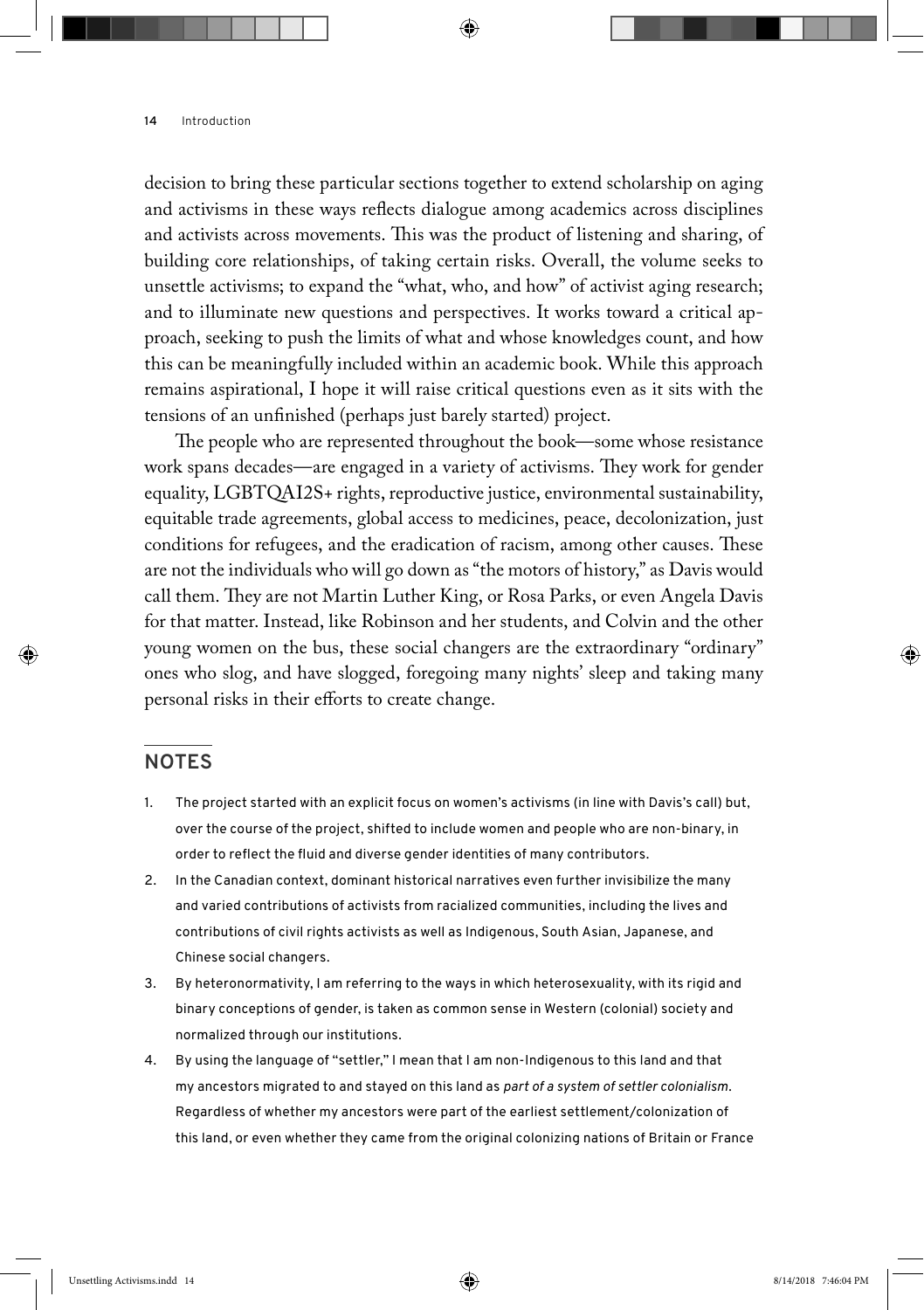(which they did not), I use the language of "settler" to indicate the structural, unearned privilege bestowed on me as a non-Indigenous person within a settler colonial context. To be clear, while both colonialism and settler colonialism are based on the domination of Indigenous peoples by colonizers, *settler colonialism is distinct in its goal of replacing the original population* of the colonized territory with a new society of settlers (some from the colonial metropole, some from elsewhere). Settler colonialism depends on access to land or territory, achieved through the creation of treaties or by conquest/taking possession. The ever-growing field of settler colonial studies (e.g., Veracini 2011; Bateman and Pilkington 2011), then, recognizes that colonialism in these contexts—Canada, the United States, Australia, and so on—must be analyzed as ongoing (not in the past), as these states continue to maintain colonial relationships with Indigenous peoples, and as settlers continue to benefit from and be complicit in their ongoing dispossession. By also drawing on the language of "white settler," I wish to further acknowledge the interconnections between settler colonialism and white supremacy, and the ongoing power and privilege held in settler colonial contexts by people who immigrated from (or whose ancestors came from) the colonial metropoles/European context broadly—people who have lighter skin tones, myself included. This volume recognizes that colonialism and settler colonialism were and are driven, at least in part, by underpinning logics of racism and white supremacy (together with capitalism and patriarchy). We specify "white settler" throughout because it cannot be assumed that all settlers are white, but skin tone (and racialization) does implicate forms and degrees of privilege and oppression. In other words, people of colour, too, can be settlers in settler colonial contexts (with the associated unearned privileges this grants), but they likely will simultaneously experience racialization and racism (see Walia 2013). These categories are contested, and not all "settlers" have ended up in this land for the same reasons or via the same pathways; nevertheless, I find value in this language for understanding social locations within structural systems of power.

5. To my understanding, based on the knowledges that have been shared with me, and recognizing the complexities of land acknowledgement in settler colonial contexts, Nogojiwanong is Anishinaabemowin for "the place at the foot of the river" or "the place at the end of the rapids." It is the territory and a gathering place of the Michi Saagiig Anishinaabeg, and was long a gathering place for Haudenosaunee and other First Peoples across the region. Home to Curve Lake, Alderville, Hiawatha, and Scugog First Nations, this land was colonized by European settlers in the 1800s. While treaties have not been respected by the Canadian government, this land "is governed by several treaties that include not only political agreements made with the Crown but also agreements that were made between Indigenous nations prior to European contact" (Migizi (Williams) and Kapyrka 2015, 129). It was treatied under Treaty 20, set out between the Michi Saagiig Anishinaabeg and the British Crown in 1818, and the Williams Treaties, set out by Canada in 1923 (ibid.). See Migizi (Williams) and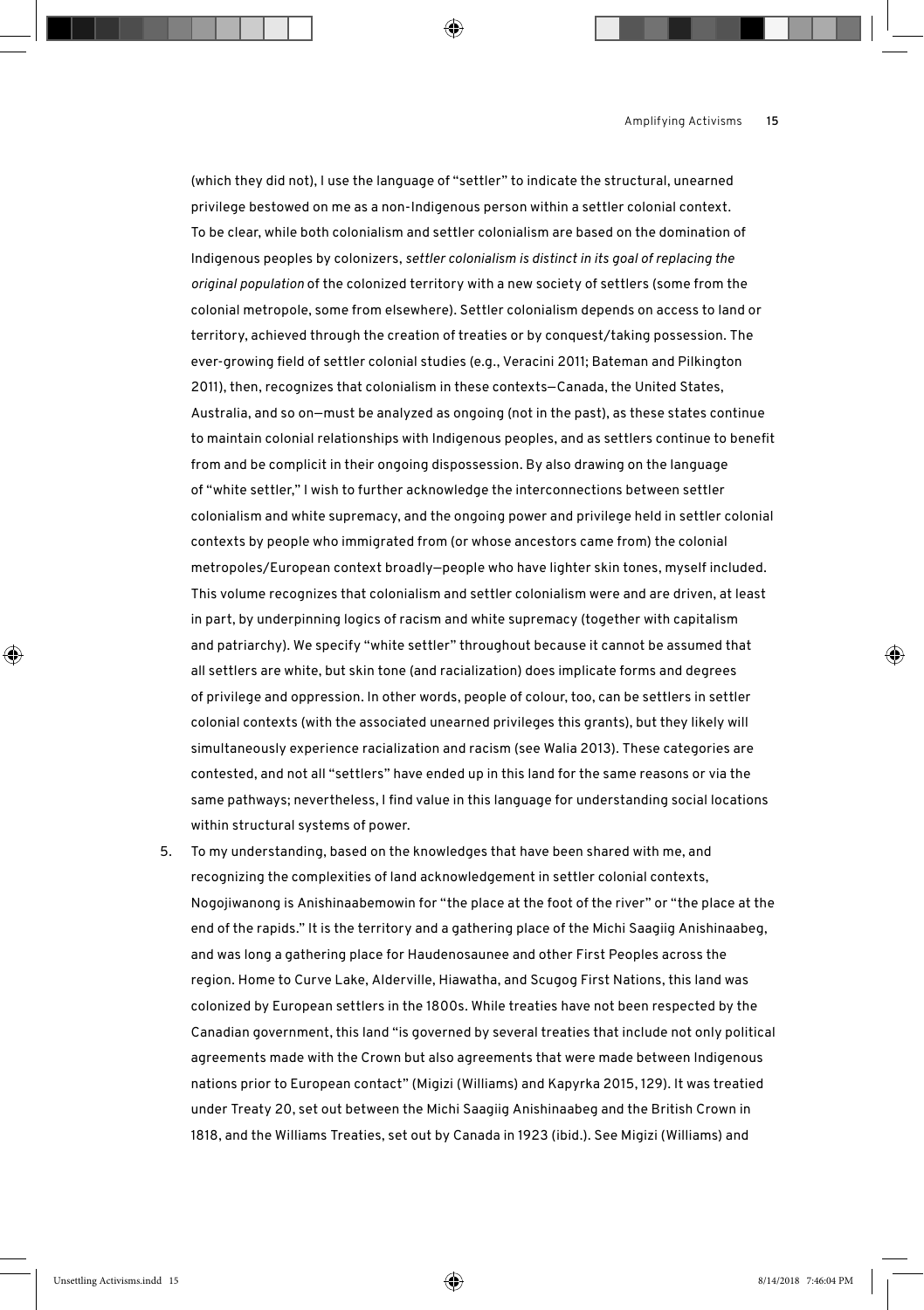Kapyrka 2015, Blair 2008, sy 2015, and Taylor and Dokis 2015 for more information.

- 6. See www.agingactivisms.org for more information on this activist-research collective.
- 7. Here I would like to acknowledge the work of Anishinaabekwe Leanne Betasamosake Simpson, whose intellectual and creative contributions on resurgence have greatly influenced my own thinking, including *Dancing on Our Turtle's Back* and *Lighting the Eighth Fire*. I would point readers as well to the important collection, *The Winter We Danced*, by the Kino-nda-niimi Collective. I also extend particularly deep gratitude to Anishinaabekwe poet and scholar waaseyaa'sin christine sy, whose work is throughout this volume (see pages 22, 74, 186; see also sy 2014; sy 2016), Elder Shirley Ida Williams Pheasant (Chapter 3), the Peterborough and Kawarthas Sacred Water Circle and Water Walkers (Nibi Emosaawdamajig), Trent University's First People's House of Learning, the annual Trent University Elders and Traditional Peoples Gathering, and the many brilliant Indigenous thinkers and activists who have participated in Aging Activisms work, including but not limited to: Elder Audrey Kuwaquom Caskanette, Elder Alice Olsen Williams, Tasha Beeds, Jenn Cole, Lynn Gehl, Keara Lightning, Monique Mojica, Liz Stone, and Smokii Sumac.
- 8. By cisgender, I mean that my own gender identity (as a woman) matches the one I was assigned at birth ("It's a girl!").
- 9. On the topic of the relationships that have come to underpin this book, it is worth noting that there is some variation across the volume in how contributors refer to each other and to the participants in their research (in the case of research-oriented chapters). In the introductions to each part, we follow academic conventions: guest authors refer to the contributions in their sections by referencing authors' first and last names upon initial mention and last names only after that. However, in the remainder of the book, we have left it up to authors to determine how they refer to one another and to the others named in their pieces; in many cases (e.g., Chapters 1 and 2, and the book's conclusion), authors choose to use first and last names for initial reference and only first names thereafter, more in line with contemporary colloquial norms around naming people with whom closer relationships exist. Recognizing the import of relationships, affect, caring, and the intersubjectivity of the knowledge presented throughout, we have chosen not to require a standardized formal tone (using last names only) across the book, but instead to allow contributors to use language in a way that reveals such connections.
- 10. It is important to point out that in many of these discussions of societal narratives and existing scholarship, I revert to referencing "women" in large part because there is very limited work to date on trans and non-binary older adults.
- 11. Elsewhere, scholars are also calling for a rethinking of the lifecourse from critical race perspectives (e.g., Hulko 2009; Ferrer et al. 2017) and queered perspectives (e.g., Riach, Rumens, and Tyler 2014; Jones 2011)—these are clearly salient analyses in terms of the overall goals of this book.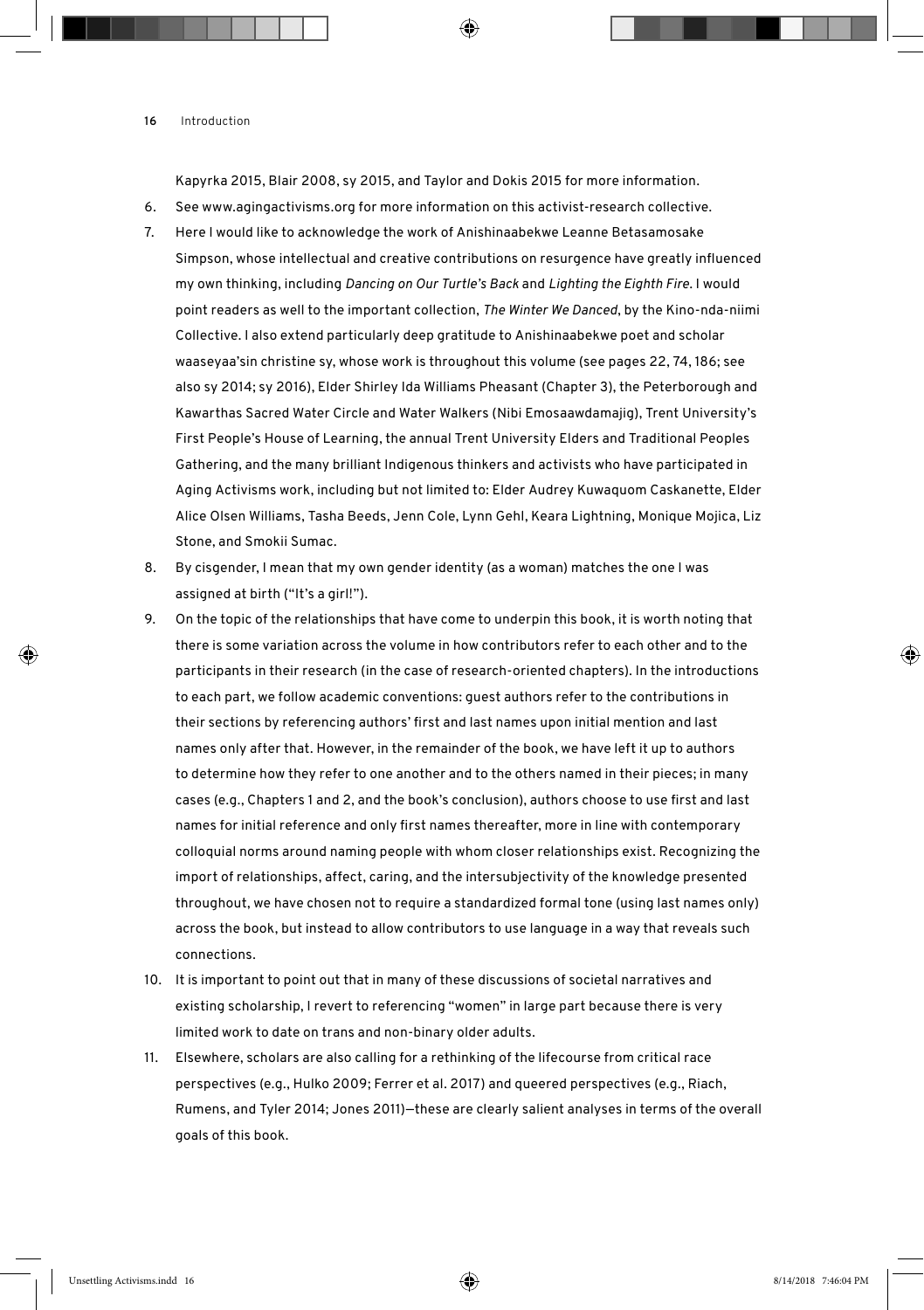#### **References**

- Adler, Margot. 2009. "Before Rosa Parks There Was Claudette Colvin" [transcript]. *NPR*. www.npr.org/templates/story/story.php?Storyid=101719889
- Bateman, Fiona, and Lionel Pilkington. Eds. 2011. *Studies in Settler Colonialism: Politics, Identity, and Culture.* New York: Palgrave Macmillan.
- Blair, Peggy. 2008. *Lament for a First Nation: The Williams Treaties of Southern Ontario.*  Vancouver, BC: UBC Press.
- Brown, Leslie, and Susan Strega. Eds. 2014. *Research as Resistance: Critical, Indigenous, & Anti-oppressive Approaches, second edition*. Toronto, ON: Canadian Scholars' Press/ Women's Press.
- Byrnes, Mary E. 2016. "Grow Old with Me! Future Directions of Race, Age, and Place Scholarship." *Sociology Compass* 10(10): 906–917.
- Calasanti, Toni, Kathleen F. Slevin, and Neal King. 2006. "Ageism and Feminism: From 'Et Cetera' to Centre." *NWSA Journal* 18(1): 13–30.
- Chazan, May. 2015. *The Grandmothers' Movement: Solidarity and Survival in the Time of AIDS*. Montreal, QC: McGill-Queen's University Press.
- Chovanec, Donna M., Miriam Cooley, and Ruby S. Diaz. 2010. "A Legacy of Women's Activism: Intergenerational Learning in the Chilean Student Movement." In *Connected Understandings: Women, Gender and Education (Proceedings of the 2010 Canadian Association for the Study of Women and Education Concordia University)*, edited by Darlene E. Clover and Vivian Smith, 11–116.
- Davis, Angela. 2007. How Does Change Happen? [video]. www.youtube.com/watch?V =Pc6RHtEbiOA
- Ellison, Kirsten L. 2014. "Age Transcended: A Semiotic and Rhetorical Analysis of the Discourse of Agelessness in North American Anti-aging Skin Care Advertisements." *Journal of Aging Studies* 29: 20–31.
- Ferrer, Ilyan, Amanda Grenier, Shari Brotman, and Sharon Koehn. 2017. "Understanding the Experiences of Racialized Older People through an Intersectional Life Course Perspective." *Journal of Aging Studies* 41: 10–17.
- Fisher, Simon D. Elin, Rasheedah Phillips, and Ido H. Katri. 2017. "Introduction: Trans Temporalities." *Somatechnics* 7(1): 1–15.
- Grenier, Amanda. 2006. "The Distinction between Being and Feeling Frail: Exploring Emotional Experiences in Health and Social Care." *Journal of Social Work Practice: Psychotherapeutic Approaches in Health, Welfare and the Community* 20(3): 299–313.
- Gullette, Margaret Morganroth. 1997. *Declining to Decline: Cultural Combat and the Politics of the Midlife*. Charlottesville, VA: University of Virginia Press.
- Hodgson, Dorothy L., and Ethel Brooks. Eds. 2007. "Activisms" [Special Issue]. *Women's Studies Quarterly* 35(3/4).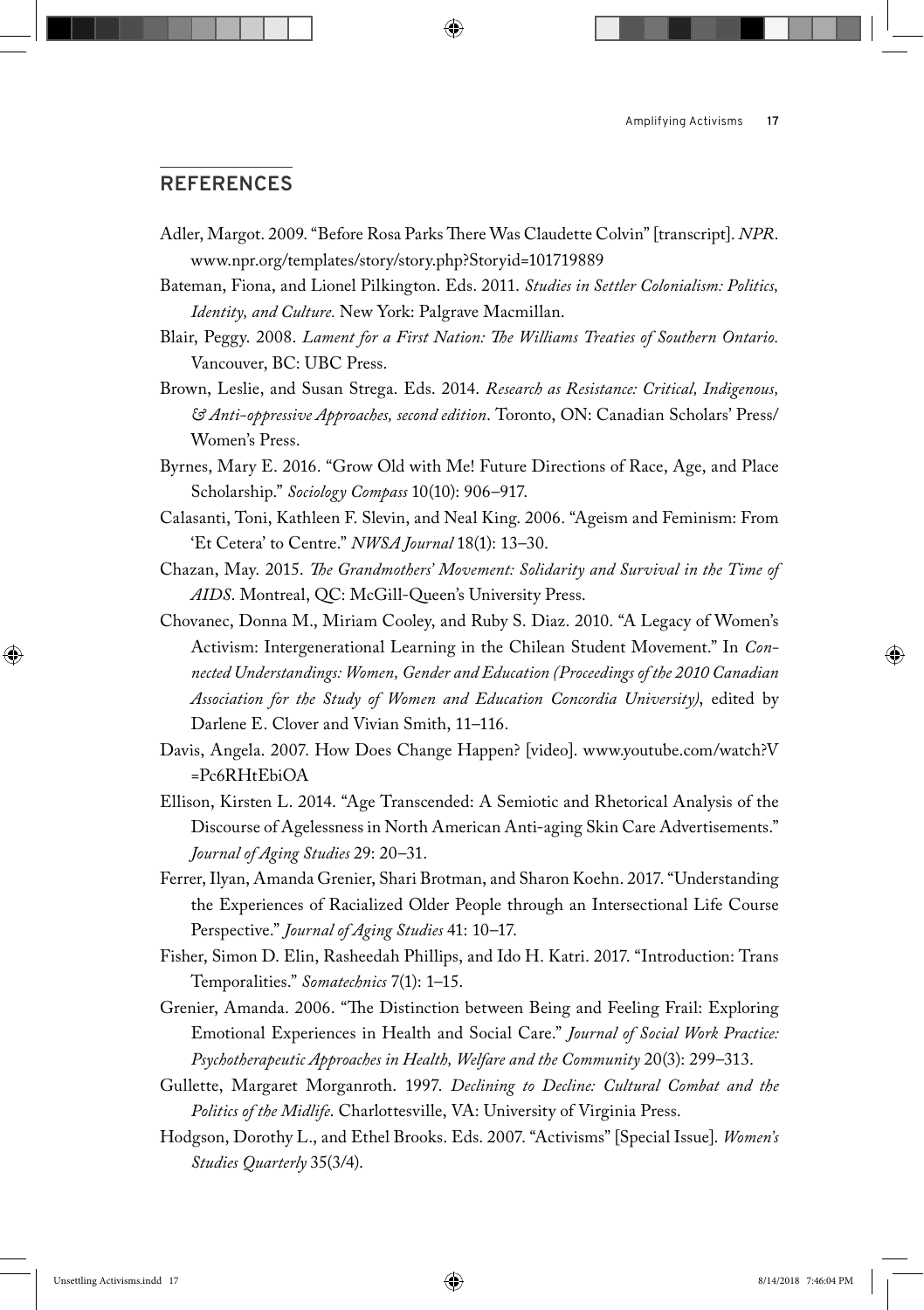- Hoose, Phillip. 2009. *Claudette Colvin: Twice towards Justice.* New York: Macmillan.
- Hulko, Wendy. 2009. "The Time- and Context-Contingent Nature of Intersectionality and Interlocking Oppressions." *Affilia* 24(1): 44–55.
- Jones, Rebecca L. 2011. "Imagining Bisexual Futures: Positive, Non-Normative Later Life." *Journal of Bisexuality* 11(2/3): 245–270.
- Katz, Stephen, and Barbara L. Marshall. 2003. "New Sex for Old: Lifestyle, Consumerism, and the Ethics of Aging Well." *Journal of Aging Studies* 17(1): 3–16.
- Kauanui, J. Kēhaulani. 2016. "'A Structure, Not an Event': Settler Colonialism and Enduring Indigeneity." *Lateral: Journal of the Cultural Studies Association* 5(1). www.csalateral.org/issue/5-1/forum-alt-humanities-settler-colonialism-enduring -indigeneity-kauanui/
- Krekula, Clary. 2007. "The Intersection of Age and Gender: Reworking Gender Theory and Social Gerontology." *Current Sociology* 55(2): 155–171.
- Kriebernegg, Ulla, Roberta Maierhofer, and Barbara Ratzenböck. 2014. "Re-thinking Material Realities and Cultural Representations of Age and Aging." In *Alive and*  Kicking at All Ages: Cultural Constructions of Health and Life Course Identity, edited by authors, 9–17*.* Bielefeld, Germany: Transcript-Verlag.
- Lemish, Dafna, and Varda Muhlbauer. 2012. "'Can't Have It All': Representations of Older Women in Popular Culture." *Women & Therapy* 35: 165–180.
- Matlok-Ziemann, Ellen. 2014. "'Old Women that Will Not Be Kept Away': Undermining Ageist Discourse with Invisibility and Performance." In *Alive and Kicking at All*  Ages: Cultural Constructions of Health and Life Course Identity, edited by Barbara Ratzenböck, Roberta Maierhofer, and Ulla Kriebernegg, 259–274. Bielefeld, Germany: Transcript-Verlag.
- McHugh, Maureen. 2012. "Aging, Agency, and Activism: Older Women as Social Change Agents." *Women & Therapy* 35(3): 279–295.
- Meadows, Lynn M., Wilfreda E. Thurston, and Laura E. Lagendyk. 2009. "Aboriginal Women at Midlife: Grandmothers as Agents of Change." In *First Voices: An Aboriginal Women's Reader,* edited by Patricia A. Monture and Patricia D. McGuire, 188–199. Toronto, ON: INANNA Publications and Education Inc.
- Migizi, Gitiga (Doug Williams), and Julie Kapyrka. 2015. "Before, During, and After: Mississauga Presence in the Kawarthas." In *Peterborough Archaeology,* edited by Dirk Verhulst, 127–136. Peterborough, ON: Peterborough Chapter of the Ontario Archaeological Society.
- Pain, Rachel. 2014. "Seismologies of Emotion: Fear and Activism During Domestic Violence." *Social & Cultural Geography* 15(2): 127–150.
- Pratt, Geraldine. 2010. "Collaboration as a Feminist Strategy." *Gender, Place and Culture*  17(1): 43–48.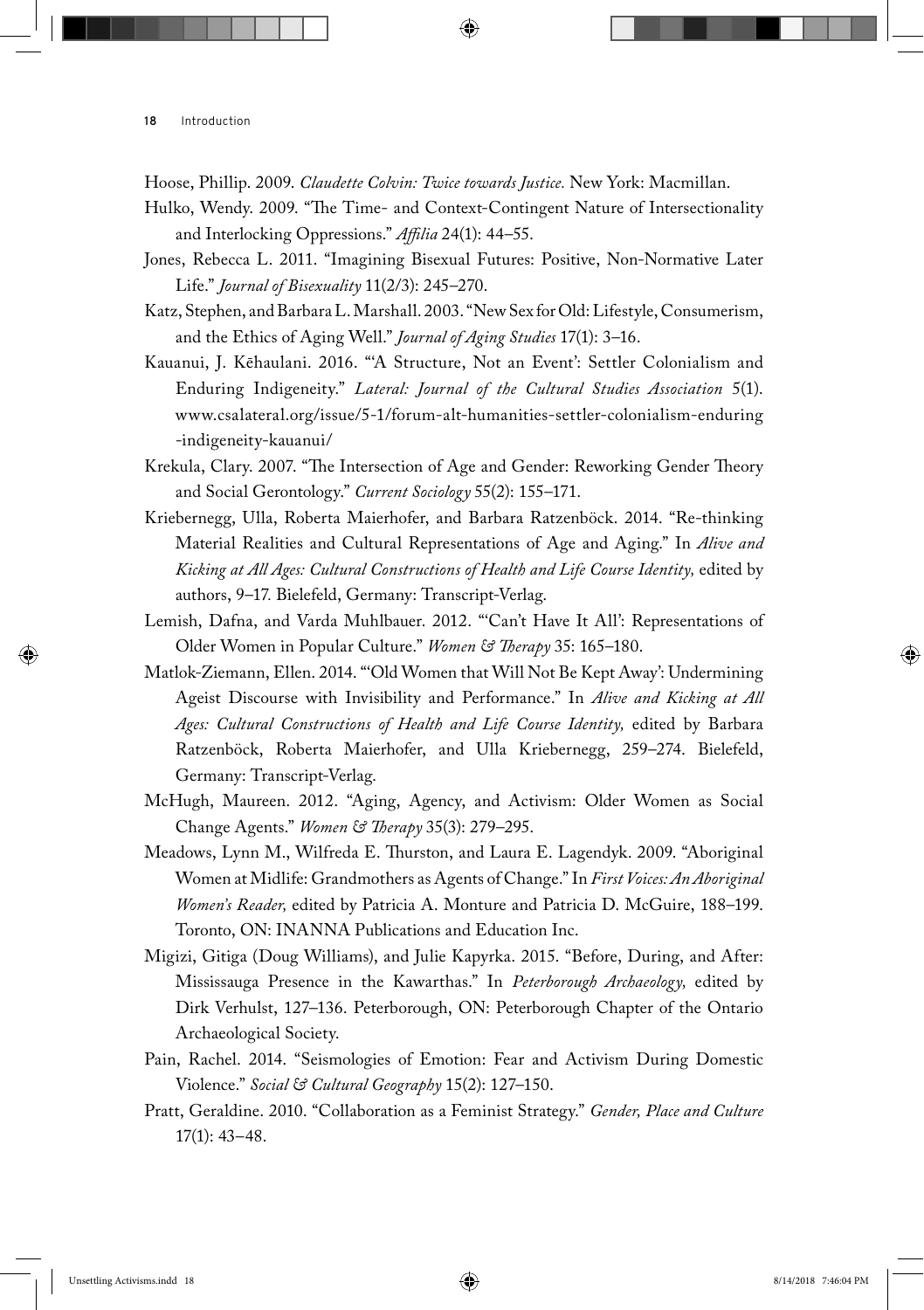- Riach, Kathleen, Nicholas Rumens, and Melissa Tyler. 2014. "Un/doing Chromonormativity: Negotiating Ageing, Gender and Sexuality in Organizational Life." *Organization Studies* 35(11): 1677–1698.
- Rich, Cynthia, and Barbara Macdonald. 2001. *Look Me in the Eye: Old Women, Aging and Ageism.* Tallahassee, FL: Spinster's Ink.
- Richards, Naomi. 2012. "The Fight to Die: Older People and Death Activism." *International Journal of Ageing and Later Life* 7(1): 7–32.
- Rifkin, Mark. 2014. "Queering Indigenous Pasts, or Temporalities of Tradition and Settlement." In *The Oxford Handbook of Indigenous American Literature*, edited by James H. Coz and Daniel Heath Justice, 137–151. Oxford, UK: Oxford University Press.
- Roy, Carole. 2004. *The Raging Grannies: Wild Hats, Cheeky Songs, and Witty Actions for a Better World*. Montreal, QC: Black Rose Books.
- Sandberg, Linn. 2013. "Affirmative Old Age—The Ageing Body and Feminist Theories on Difference." *International Journal of Ageing and Later Life* 8(1): 11–40.
- Sawchuk, Dana. 2009. "The Raging Grannies: Defying Stereotypes and Embracing Aging through Activism." *Journal of Women & Aging,* 21(3): 171–185.
- Sawchuk, Kim. 2009. "Feminism in Waves: Re-imagining a Watery Metaphor." In *Open Boundaries: A Canadian Women's Studies Reader,* edited by Barbara Crow and Lise Gotell, 58–64. Toronto, ON: Pearson.
- Simpson, Leanne. 2011. *Dancing on Our Turtle's Back: Stories of Nishnaabeg Re-creation, Resurgence, and a New Emergence*. Winnipeg, MB: Arbeiter Ring Publishing.
- Stone, Liz. 2015. "Episode 10: Liz Stone." Interview by Melissa Baldwin and Maddy Macnab. *Aging Radically,* Trent Radio, December 2, 2015. Audio, 29:30. www.aging activisms.org/#!agingradically/ohfvr
- sy, waaseyaa'sin christine. 2016. "At the Boiling Place: Reading Sap for Future Anishinaabeg Sugar Bush (Re)Matriation." *GUTS Magazine* (May 2016). www.gutsmagazine.ca/ boiling-place/
- sy, waaseyaa'sin christine. 2015. "Dance the Curves." In *This Place a Stranger*, edited by Vici Johnstone, 102–111. Halfmoon Bay, BC: Caitlin Press.
- sy, waaseyaa'sin christine. 2014. "Through Iskigamizigan (The Sugar Bush): A Poetics of Decolonization." In *Indigenous Poetics*, edited by Neal McLeod, 185–204. Waterloo, ON: Wilfred Laurier Press.
- Taylor, Anne, and Melissa Dokis. 2015. *Oshkigmong: A Place Where I Belong, the Story of the Michi Saagiig (Mississauga) of Curve Lake First Nation* [film]. Curve Lake First Nation.
- Twigg, Julia. 2004. "The Body, Gender, and Age: Feminist Insights in Social Gerontology." *Journal of Aging Studies* 18: 59–73.